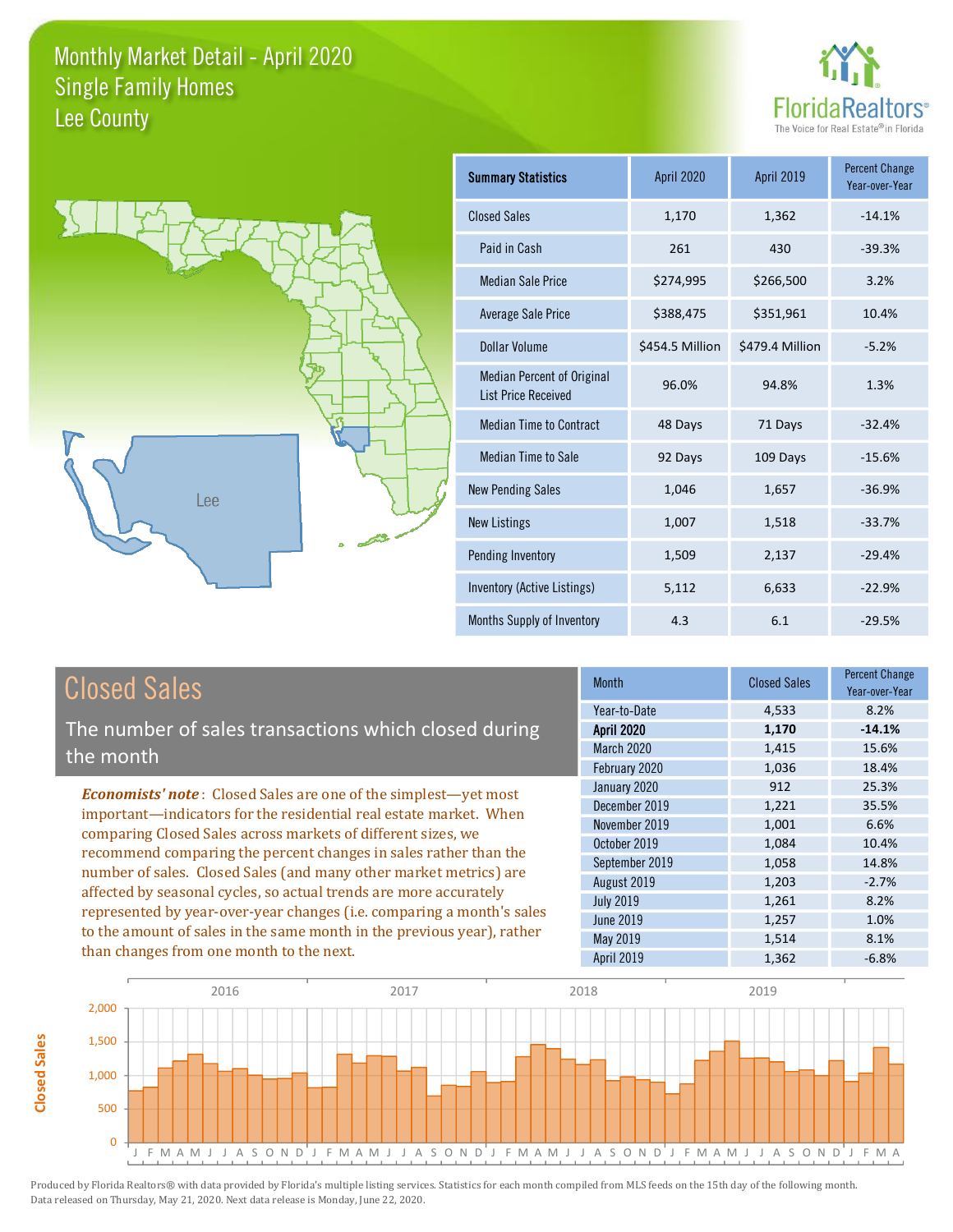

 $-3.1%$ 

 $-3.2%$ 

| Cash Sales                                                                     | <b>Month</b>      | <b>Cash Sales</b> | <b>Percent Change</b><br>Year-over-Year |
|--------------------------------------------------------------------------------|-------------------|-------------------|-----------------------------------------|
|                                                                                | Year-to-Date      | 1,304             | $-3.3%$                                 |
| The number of Closed Sales during the month in which                           | <b>April 2020</b> | 261               | $-39.3%$                                |
| buyers exclusively paid in cash                                                | March 2020        | 393               | $-2.5%$                                 |
|                                                                                | February 2020     | 334               | 23.7%                                   |
|                                                                                | January 2020      | 316               | 29.0%                                   |
|                                                                                | December 2019     | 334               | 22.8%                                   |
| <b>Economists' note:</b> Cash Sales can be a useful indicator of the extent to | November 2019     | 283               | $-2.7%$                                 |
| which investors are participating in the market. Why? Investors are            | October 2019      | 284               | $-5.0%$                                 |
| far more likely to have the funds to purchase a home available up front,       | September 2019    | 307               | 19.5%                                   |
| whereas the typical homebuyer requires a mortgage or some other                | August 2019       | 303               | $-10.9%$                                |
| form of financing. There are, of course, many possible exceptions, so          | <b>July 2019</b>  | 343               | 6.2%                                    |
| this statistic should be interpreted with care.                                | June 2019         | 359               | $-1.9%$                                 |



May 2019

**April 2019** 

## Cash Sales as a Percentage of Closed Sales

The percentage of Closed Sales during the month which were Cash Sales

**Economists' note:** This statistic is simply another way of viewing Cash Sales. The remaining percentages of Closed Sales (i.e. those not paid fully in cash) each month involved some sort of financing, such as mortgages, owner/seller financing, assumed loans, etc.

| Month             | <b>Percent of Closed</b> | <b>Percent Change</b> |
|-------------------|--------------------------|-----------------------|
|                   | Sales Paid in Cash       | Year-over-Year        |
| Year-to-Date      | 28.8%                    | $-10.6%$              |
| <b>April 2020</b> | 22.3%                    | $-29.4%$              |
| March 2020        | 27.8%                    | $-15.5%$              |
| February 2020     | 32.2%                    | 4.2%                  |
| January 2020      | 34.6%                    | 2.7%                  |
| December 2019     | 27.4%                    | $-9.3%$               |
| November 2019     | 28.3%                    | $-8.7%$               |
| October 2019      | 26.2%                    | $-13.8%$              |
| September 2019    | 29.0%                    | 3.9%                  |
| August 2019       | 25.2%                    | $-8.4%$               |
| <b>July 2019</b>  | 27.2%                    | $-1.8%$               |
| <b>June 2019</b>  | 28.6%                    | $-2.7%$               |
| May 2019          | 26.4%                    | $-10.5%$              |
| <b>April 2019</b> | 31.6%                    | 3.9%                  |

400

430

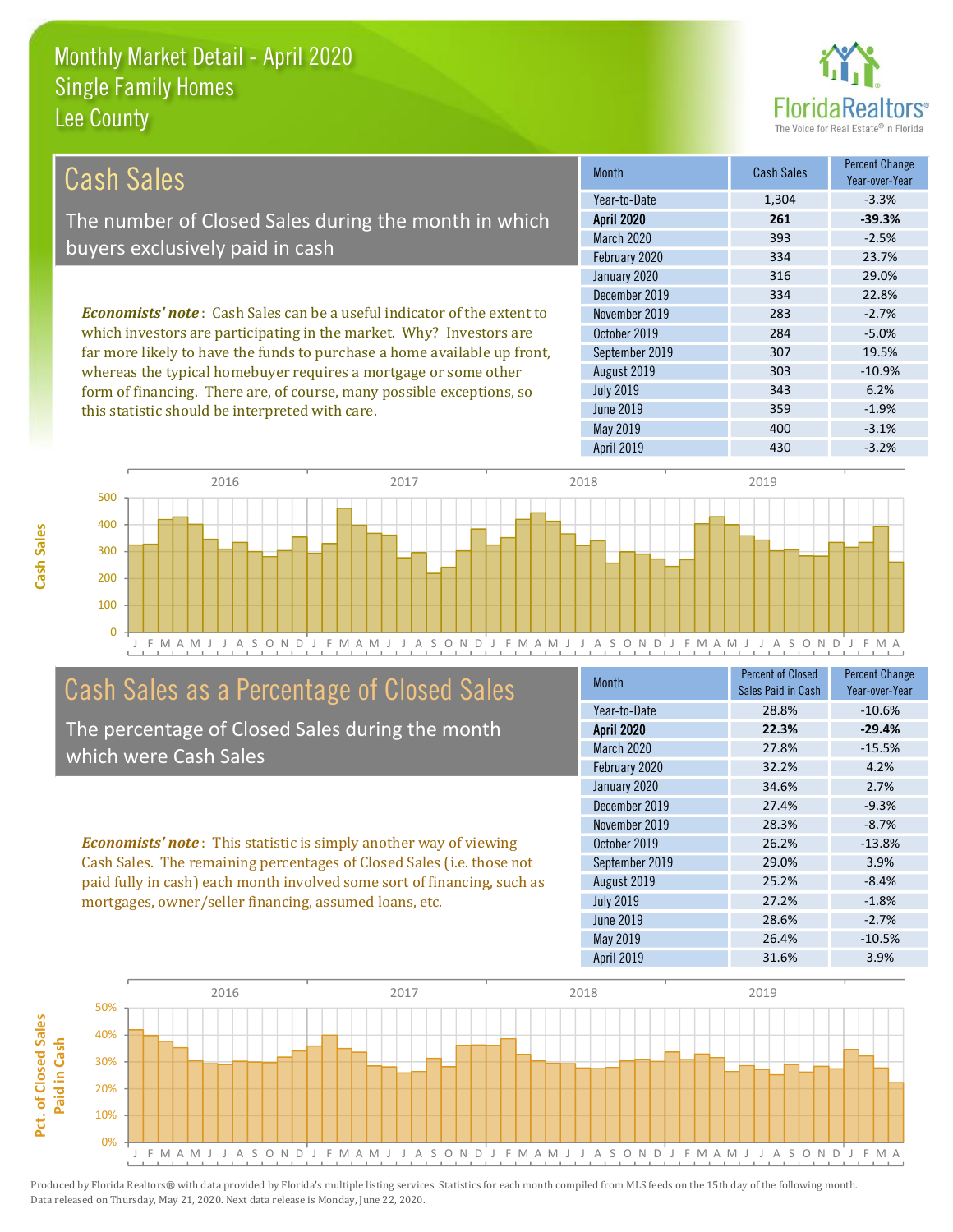the types of homes that sell can change over time.



1.6%

| Median Sale Price                                                         | <b>Month</b>      | <b>Median Sale Price</b> | <b>Percent Change</b><br>Year-over-Year |
|---------------------------------------------------------------------------|-------------------|--------------------------|-----------------------------------------|
|                                                                           | Year-to-Date      | \$274,500                | 5.6%                                    |
| The median sale price reported for the month (i.e. 50%                    | <b>April 2020</b> | \$274,995                | 3.2%                                    |
|                                                                           | March 2020        | \$279,000                | 11.4%                                   |
| of sales were above and 50% of sales were below)                          | February 2020     | \$270,000                | 6.6%                                    |
|                                                                           | January 2020      | \$270,000                | 2.1%                                    |
| <b>Economists' note:</b> Median Sale Price is our preferred summary       | December 2019     | \$262,000                | 6.5%                                    |
| statistic for price activity because, unlike Average Sale Price, Median   | November 2019     | \$262,500                | 5.0%                                    |
| Sale Price is not sensitive to high sale prices for small numbers of      | October 2019      | \$255,934                | 3.6%                                    |
| homes that may not be characteristic of the market area. Keep in mind     | September 2019    | \$252,250                | 3.0%                                    |
| that median price trends over time are not always solely caused by        | August 2019       | \$255,000                | 1.6%                                    |
| changes in the general value of local real estate. Median sale price only | <b>July 2019</b>  | \$260,000                | 2.0%                                    |
| reflects the values of the homes that sold each month, and the mix of     | June 2019         | \$255,006                | 2.0%                                    |

May 2019



# **Average Sale Price**

The average sale price reported for the month (i.e. total sales in dollars divided by the number of sales)

**Economists' note:** Usually, we prefer Median Sale Price over Average Sale Price as a summary statistic for home prices. However, Average Sale Price does have its uses-particularly when it is analyzed alongside the Median Sale Price. For one, the relative difference between the two statistics can provide some insight into the market for higher-end homes in an area.

| <b>Month</b>      | <b>Average Sale Price</b> | <b>Percent Change</b><br>Year-over-Year |
|-------------------|---------------------------|-----------------------------------------|
| Year-to-Date      | \$378,551                 | 9.8%                                    |
| <b>April 2020</b> | \$388,475                 | 10.4%                                   |
| March 2020        | \$373,849                 | 10.0%                                   |
| February 2020     | \$367,622                 | 6.5%                                    |
| January 2020      | \$385,530                 | 13.8%                                   |
| December 2019     | \$346,857                 | 6.3%                                    |
| November 2019     | \$335,357                 | 1.6%                                    |
| October 2019      | \$334,658                 | 2.3%                                    |
| September 2019    | \$326,642                 | 4.3%                                    |
| August 2019       | \$316,241                 | $-3.2%$                                 |
| <b>July 2019</b>  | \$353,488                 | 0.8%                                    |
| <b>June 2019</b>  | \$362,415                 | 2.7%                                    |
| <b>May 2019</b>   | \$375,899                 | 3.3%                                    |
| <b>April 2019</b> | \$351,961                 | $-6.0%$                                 |

\$265,000



Produced by Florida Realtors® with data provided by Florida's multiple listing services. Statistics for each month compiled from MLS feeds on the 15th day of the following month. Data released on Thursday, May 21, 2020. Next data release is Monday, June 22, 2020.

**Average Sale Price**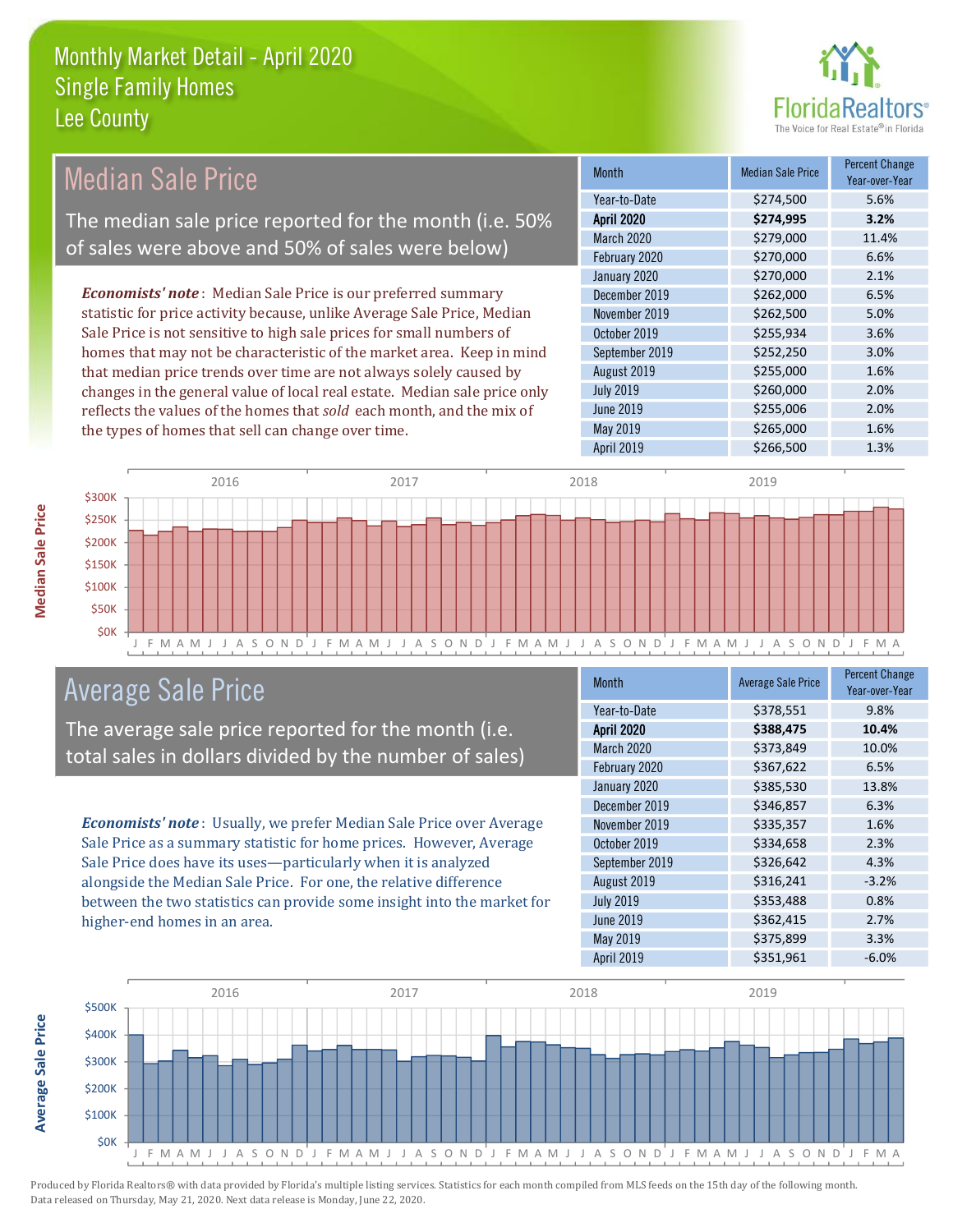

# Dollar Volume

The sum of the sale prices for all sales which closed during the month

**Economists' note**: Dollar Volume is simply the sum of all sale prices in a given time period, and can quickly be calculated by multiplying Closed Sales by Average Sale Price. It is a strong indicator of the health of the real estate industry in a market, and is of particular interest to real estate professionals, investors, analysts, and government agencies. Potential home sellers and home buyers, on the other hand, will likely be better served by paying attention to trends in the two components of Dollar Volume (i.e. sales and prices) individually.

| <b>Month</b>      | <b>Dollar Volume</b> | Percent Change<br>Year-over-Year |
|-------------------|----------------------|----------------------------------|
| Year-to-Date      | \$1.7 Billion        | 18.8%                            |
| <b>April 2020</b> | \$454.5 Million      | $-5.2%$                          |
| March 2020        | \$529.0 Million      | 27.2%                            |
| February 2020     | \$380.9 Million      | 26.1%                            |
| January 2020      | \$351.6 Million      | 42.5%                            |
| December 2019     | \$423.5 Million      | 44.0%                            |
| November 2019     | \$335.7 Million      | 8.3%                             |
| October 2019      | \$362.8 Million      | 12.9%                            |
| September 2019    | \$345.6 Million      | 19.7%                            |
| August 2019       | \$380.4 Million      | $-5.9%$                          |
| <b>July 2019</b>  | \$445.7 Million      | 9.1%                             |
| <b>June 2019</b>  | \$455.6 Million      | 3.8%                             |
| <b>May 2019</b>   | \$569.1 Million      | 11.7%                            |
| <b>April 2019</b> | \$479.4 Million      | $-12.3%$                         |





# Median Percent of Original List Price Received

The median of the sale price (as a percentage of the original list price) across all properties selling during the month

**Economists' note:** The Median Percent of Original List Price Received is useful as an indicator of market recovery, since it typically rises as buyers realize that the market may be moving away from them and they need to match the selling price (or better it) in order to get a contract on the house. This is usually the last measure to indicate a market has shifted from down to up, so it is what we would call a lagging indicator.

| <b>Month</b>      | Med. Pct. of Orig.<br><b>List Price Received</b> | <b>Percent Change</b><br>Year-over-Year |
|-------------------|--------------------------------------------------|-----------------------------------------|
|                   |                                                  |                                         |
| Year-to-Date      | 96.1%                                            | 1.1%                                    |
| <b>April 2020</b> | 96.0%                                            | 1.3%                                    |
| March 2020        | 96.4%                                            | 1.4%                                    |
| February 2020     | 95.9%                                            | 0.6%                                    |
| January 2020      | 96.2%                                            | 0.9%                                    |
| December 2019     | 96.4%                                            | 0.7%                                    |
| November 2019     | 96.4%                                            | 1.0%                                    |
| October 2019      | 95.8%                                            | 0.1%                                    |
| September 2019    | 95.5%                                            | $-0.5%$                                 |
| August 2019       | 95.5%                                            | $-0.2%$                                 |
| <b>July 2019</b>  | 95.1%                                            | $-0.3%$                                 |
| <b>June 2019</b>  | 95.3%                                            | 0.3%                                    |
| May 2019          | 95.1%                                            | 0.2%                                    |
| <b>April 2019</b> | 94.8%                                            | $-0.6%$                                 |



Produced by Florida Realtors® with data provided by Florida's multiple listing services. Statistics for each month compiled from MLS feeds on the 15th day of the following month. Data released on Thursday, May 21, 2020. Next data release is Monday, June 22, 2020.

Med. Pct. of Orig.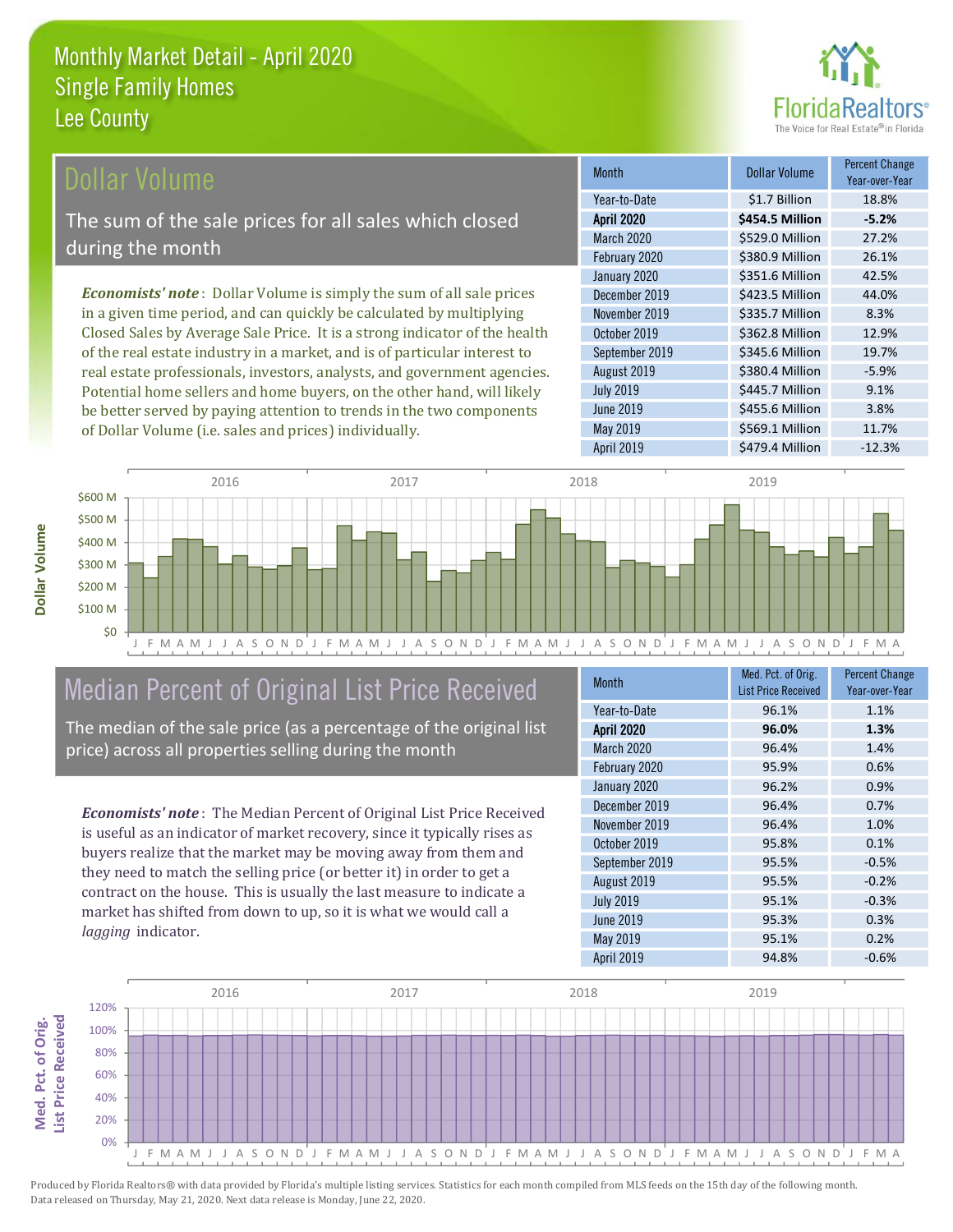

9.2%

7.9%

29.1%

71 Days

68 Days

71 Days

#### **Median Time to Percent Change Median Time to Contract Month** Contract Year-over-Year Year-to-Date  $-16.9%$ 59 Days The median number of days between the listing date **April 2020** 48 Days  $-32.4%$ March 2020 61 Days  $-15.3%$ and contract date for all Closed Sales during the month  $0.0%$ February 2020 75 Days January 2020 58 Days  $-13.4%$ Economists' note: Like Time to Sale, Time to Contract is a measure of December 2019  $-9.5%$ 57 Days the length of the home selling process calculated for sales which closed November 2019 67 Days  $0.0%$ during the month. The difference is that Time to Contract measures October 2019 72 Days 22.0% the number of days between the initial listing of a property and the September 2019 80 Days 56.9% signing of the contract which eventually led to the closing of the sale. 82 Days 20.6% August 2019 **July 2019** 73 Days 10.6% When the gap between Median Time to Contract and Median Time to

**June 2019** 

May 2019

**April 2019** 

2016 2017 2018 2019 100  $80$ 60 40 20  $\Omega$ J A S O N D J F M A M J J A S O N D J F M A M J J A N A M J J A S O N D J F M A J F M A M J

#### **Median Time to Sale**

numbers of cash sales.

**Median Time to** 

Contract

The median number of days between the listing date and closing date for all Closed Sales during the month

Sale grows, it is usually a sign of longer closing times and/or declining

**Economists' note:** Time to Sale is a measure of the length of the home selling process, calculated as the number of days between the initial listing of a property and the closing of the sale. *Median* Time to Sale is the amount of time the "middle" property selling this month was on the market. That is, 50% of homes selling this month took less time to sell, and 50% of homes took more time to sell. Median Time to Sale gives a more accurate picture than Average Time to Sale, which can be skewed upward by small numbers of properties taking an abnormally long time to sell.

| <b>Month</b>      | <b>Median Time to Sale</b> | <b>Percent Change</b><br>Year-over-Year |
|-------------------|----------------------------|-----------------------------------------|
| Year-to-Date      | 101 Days                   | $-9.8%$                                 |
| <b>April 2020</b> | 92 Days                    | $-15.6%$                                |
| March 2020        | 104 Days                   | $-5.5%$                                 |
| February 2020     | 115 Days                   | 1.8%                                    |
| January 2020      | 99 Days                    | $-11.6%$                                |
| December 2019     | 100 Days                   | 4.2%                                    |
| November 2019     | 111 Days                   | 1.8%                                    |
| October 2019      | 114 Days                   | 9.6%                                    |
| September 2019    | 121 Days                   | 27.4%                                   |
| August 2019       | 121 Days                   | 9.0%                                    |
| <b>July 2019</b>  | 115 Days                   | 6.5%                                    |
| <b>June 2019</b>  | 112 Days                   | 4.7%                                    |
| May 2019          | 110 Days                   | 3.8%                                    |
| April 2019        | 109 Days                   | 14.7%                                   |

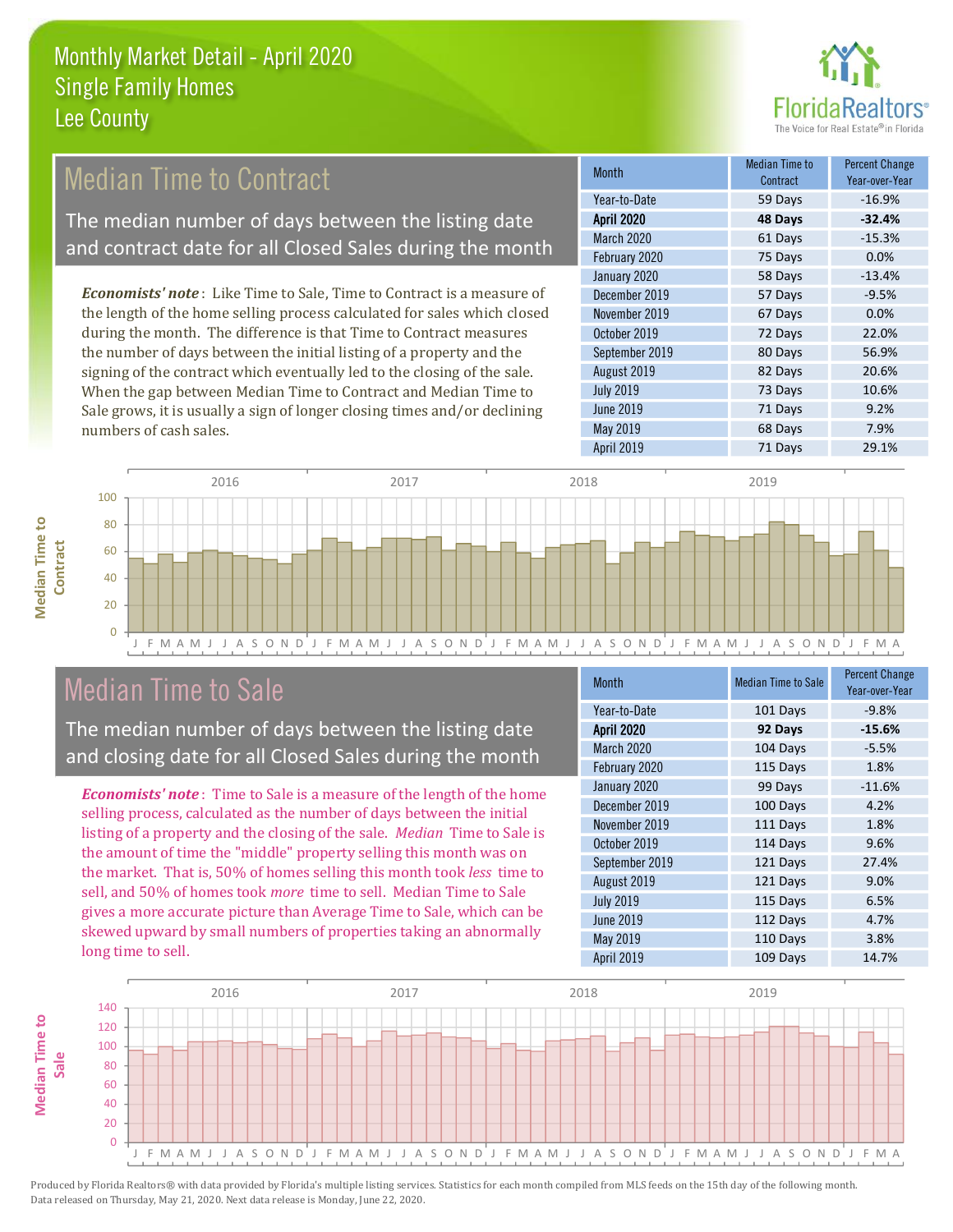distressed properties for sale.



| <b>New Pending Sales</b>                                                      | Month             | <b>New Pending Sales</b> | <b>Percent Change</b><br>Year-over-Year |
|-------------------------------------------------------------------------------|-------------------|--------------------------|-----------------------------------------|
|                                                                               | Year-to-Date      | 5,413                    | $-7.1%$                                 |
| The number of listed properties that went under                               | <b>April 2020</b> | 1,046                    | $-36.9%$                                |
| contract during the month                                                     | March 2020        | 1,259                    | $-21.8%$                                |
|                                                                               | February 2020     | 1,594                    | 18.2%                                   |
|                                                                               | January 2020      | 1,514                    | 24.9%                                   |
| <b>Economists' note:</b> Because of the typical length of time it takes for a | December 2019     | 1,041                    | 22.2%                                   |
| sale to close, economists consider Pending Sales to be a decent               | November 2019     | 1,175                    | 28.0%                                   |
| indicator of potential future Closed Sales. It is important to bear in        | October 2019      | 1,275                    | 15.2%                                   |
| mind, however, that not all Pending Sales will be closed successfully.        | September 2019    | 1,158                    | 19.6%                                   |
| So, the effectiveness of Pending Sales as a future indicator of Closed        | August 2019       | 1,261                    | 2.9%                                    |
| Sales is susceptible to changes in market conditions such as the              | <b>July 2019</b>  | 1,333                    | 4.5%                                    |
| availability of financing for homebuyers and the inventory of                 | June 2019         | 1,385                    | 9.3%                                    |



May 2019

# **New Listings**

Pending Sales

**New Listings** 

The number of properties put onto the market during the month

**Economists' note:** New Listings tend to rise in delayed response to increasing prices, so they are often seen as a lagging indicator of market health. As prices rise, potential sellers raise their estimations of value-and in the most recent cycle, rising prices have freed up many potential sellers who were previously underwater on their mortgages. Note that in our calculations, we take care to not include properties that were recently taken off the market and quickly relisted, since these are not really new listings.

| <b>Month</b>      | <b>New Listings</b> | <b>Percent Change</b><br>Year-over-Year |
|-------------------|---------------------|-----------------------------------------|
| Year-to-Date      | 5,887               | $-14.9%$                                |
| <b>April 2020</b> | 1,007               | $-33.7%$                                |
| March 2020        | 1,501               | $-9.1%$                                 |
| February 2020     | 1,583               | $-4.0%$                                 |
| January 2020      | 1,796               | $-14.4%$                                |
| December 2019     | 1,177               | $-5.7%$                                 |
| November 2019     | 1,384               | $-7.5%$                                 |
| October 2019      | 1,634               | 3.5%                                    |
| September 2019    | 1,229               | $-3.7%$                                 |
| August 2019       | 1,169               | $-17.8%$                                |
| <b>July 2019</b>  | 1,279               | $-5.7%$                                 |
| <b>June 2019</b>  | 1,184               | $-5.6%$                                 |
| <b>May 2019</b>   | 1,413               | $-3.2%$                                 |
| <b>April 2019</b> | 1,518               | 0.5%                                    |

1.525

1.4%

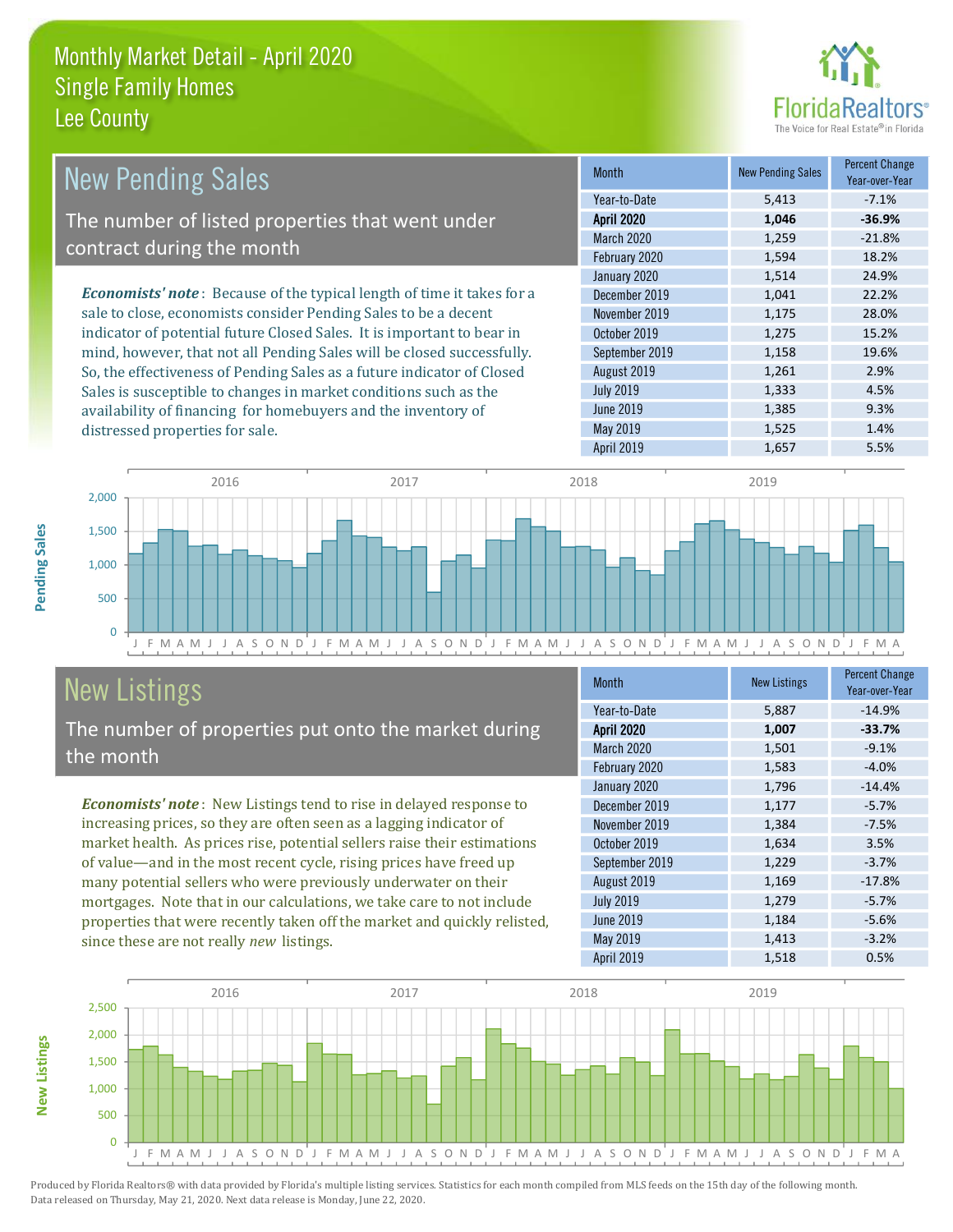

# **Inventory (Active Listings)** The number of property listings active at the end of the month **Economists' note**: There are a number of ways to define and calculate

Inventory. Our method is to simply count the number of active listings on the last day of the month, and hold this number to compare with the same month the following year. Inventory rises when New Listings are outpacing the number of listings that go off-market (regardless of whether they actually sell). Likewise, it falls when New Listings aren't keeping up with the rate at which homes are going off-market.

| <b>Month</b>             | Inventory | <b>Percent Change</b><br>Year-over-Year |
|--------------------------|-----------|-----------------------------------------|
| <b>YTD (Monthly Avg)</b> | 5,362     | $-23.2%$                                |
| <b>April 2020</b>        | 5,112     | $-22.9%$                                |
| March 2020               | 5,416     | $-22.6%$                                |
| February 2020            | 5,402     | $-24.9%$                                |
| January 2020             | 5,519     | $-22.3%$                                |
| December 2019            | 5,312     | $-16.6%$                                |
| November 2019            | 5,322     | $-14.3%$                                |
| October 2019             | 5,281     | $-9.3%$                                 |
| September 2019           | 4,977     | $-8.6%$                                 |
| August 2019              | 5,100     | $-3.9%$                                 |
| <b>July 2019</b>         | 5,422     | 1.8%                                    |
| <b>June 2019</b>         | 5,724     | 5.6%                                    |
| May 2019                 | 6,234     | 7.7%                                    |
| April 2019               | 6,633     | 10.2%                                   |



# **Months Supply of Inventory**

An estimate of the number of months it will take to deplete the current Inventory given recent sales rates

**Economists' note:** MSI is a useful indicator of market conditions. The benchmark for a balanced market (favoring neither buyer nor seller) is 5.5 months of inventory. Anything higher is traditionally a buyers' market, and anything lower is a sellers' market. There is no single accepted way of calculating MSI. A common method is to divide current Inventory by the most recent month's Closed Sales count, but this count is a usually poor predictor of future Closed Sales due to seasonal cycles. To eliminate seasonal effects, we use the 12-month average of monthly Closed Sales instead.

| <b>Month</b>             | <b>Months Supply</b> | <b>Percent Change</b><br>Year-over-Year |
|--------------------------|----------------------|-----------------------------------------|
| <b>YTD (Monthly Avg)</b> | 5.0                  | $-21.9%$                                |
| <b>April 2020</b>        | 4.3                  | $-29.5%$                                |
| March 2020               | 4.5                  | $-29.7%$                                |
| February 2020            | 4.6                  | $-30.3%$                                |
| January 2020             | 4.7                  | $-27.7%$                                |
| December 2019            | 4.6                  | $-19.3%$                                |
| November 2019            | 4.7                  | $-14.5%$                                |
| October 2019             | 4.7                  | $-9.6%$                                 |
| September 2019           | 4.5                  | $-8.2%$                                 |
| August 2019              | 4.6                  | $-6.1%$                                 |
| <b>July 2019</b>         | 4.9                  | 0.0%                                    |
| <b>June 2019</b>         | 5.2                  | 2.0%                                    |
| May 2019                 | 5.7                  | 5.6%                                    |
| <b>April 2019</b>        | 6.1                  | 7.0%                                    |

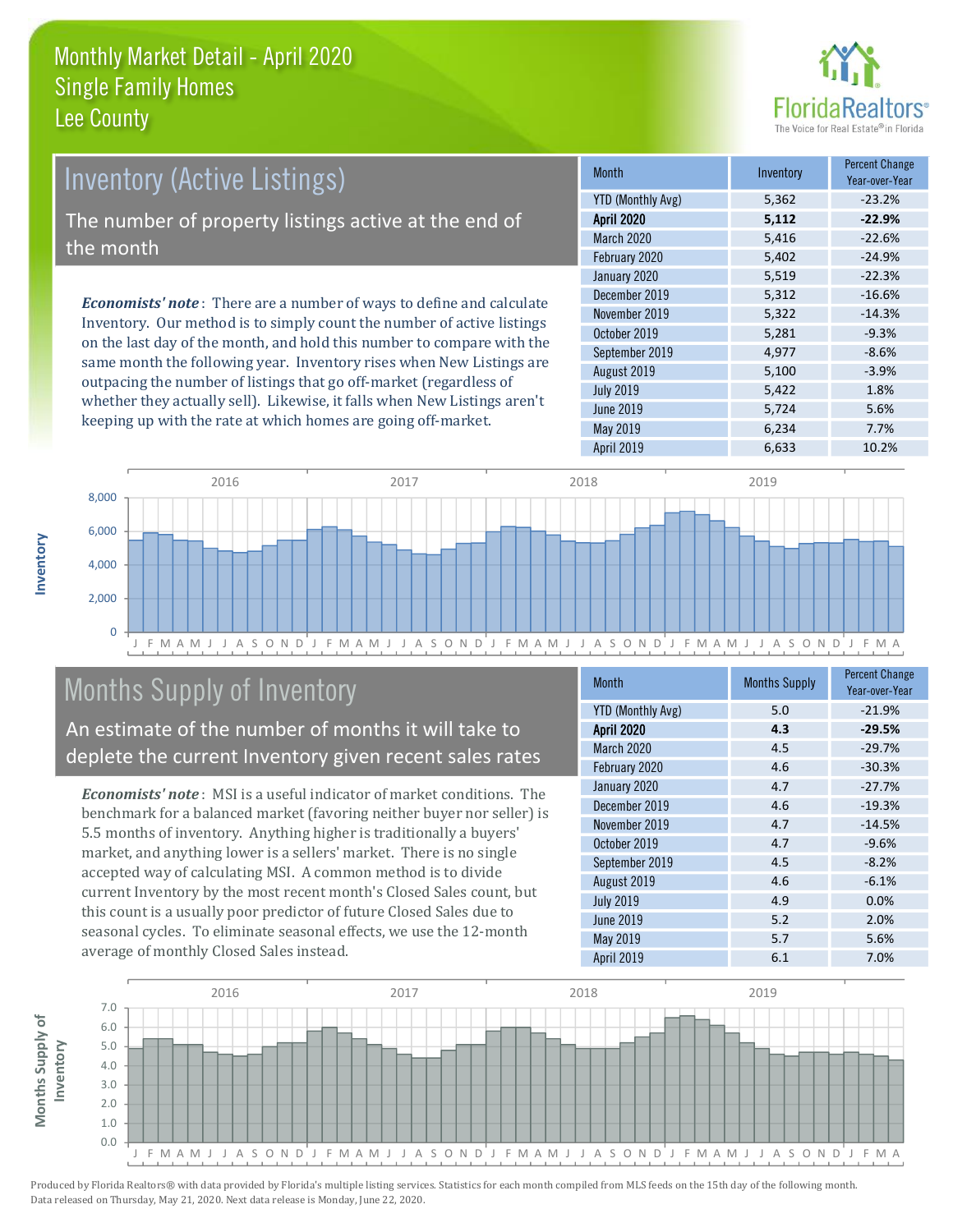

# **Closed Sales by Sale Price**

The number of sales transactions which closed during the month

**Economists' note:** Closed Sales are one of the simplest-yet most important-indicators for the residential real estate market. When comparing Closed Sales across markets of different sizes, we recommend comparing the percent changes in sales rather than the number of sales. Closed Sales (and many other market metrics) are affected by seasonal cycles, so actual trends are more accurately represented by year-over-year changes (i.e. comparing a month's sales to the amount of sales in the same month in the previous year), rather than changes from one month to the next.

| Sale Price            | <b>Closed Sales</b> | <b>Percent Change</b><br>Year-over-Year |
|-----------------------|---------------------|-----------------------------------------|
| Less than \$50,000    | $\overline{2}$      | 0.0%                                    |
| $$50,000 - $99,999$   | 9                   | $-55.0%$                                |
| $$100,000 - $149,999$ | 46                  | $-19.3%$                                |
| $$150,000 - $199,999$ | 192                 | $-23.2%$                                |
| \$200,000 - \$249,999 | 249                 | $-4.2%$                                 |
| \$250,000 - \$299,999 | 182                 | $-15.7%$                                |
| \$300,000 - \$399,999 | 189                 | $-23.2%$                                |
| \$400,000 - \$599,999 | 169                 | $-3.4%$                                 |
| \$600,000 - \$999,999 | 87                  | $-2.2%$                                 |
| $$1.000.000$ or more  | 45                  | $-4.3%$                                 |



# **Median Time to Contract by Sale Price** The median number of days between the listing date

and contract date for all Closed Sales during the month

**Economists' note:** Like Time to Sale, Time to Contract is a measure of the length of the home selling process calculated for sales which closed during the month. The difference is that Time to Contract measures the number of days between the initial listing of a property and the signing of the contract which eventually led to the closing of the sale. When the gap between Median Time to Contract and Median Time to Sale grows, it is usually a sign of longer closing times and/or declining numbers of cash sales.

| Sale Price            | <b>Median Time to</b><br>Contract | <b>Percent Change</b><br>Year-over-Year |
|-----------------------|-----------------------------------|-----------------------------------------|
| Less than \$50,000    | 55 Days                           | $-44.4%$                                |
| $$50,000 - $99,999$   | 29 Days                           | $-50.8%$                                |
| $$100,000 - $149,999$ | 60 Days                           | 50.0%                                   |
| $$150,000 - $199,999$ | 43 Days                           | $-20.4%$                                |
| \$200,000 - \$249,999 | 35 Days                           | $-46.2%$                                |
| \$250,000 - \$299,999 | 41 Days                           | $-34.9%$                                |
| \$300,000 - \$399,999 | 51 Days                           | $-43.3%$                                |
| \$400,000 - \$599,999 | 76 Days                           | $-25.5%$                                |
| \$600,000 - \$999,999 | 61 Days                           | $-40.8%$                                |
| \$1,000,000 or more   | 56 Days                           | $-47.7%$                                |



Produced by Florida Realtors® with data provided by Florida's multiple listing services. Statistics for each month compiled from MLS feeds on the 15th day of the following month. Data released on Thursday, May 21, 2020. Next data release is Monday, June 22, 2020.

**Median Time to Contract**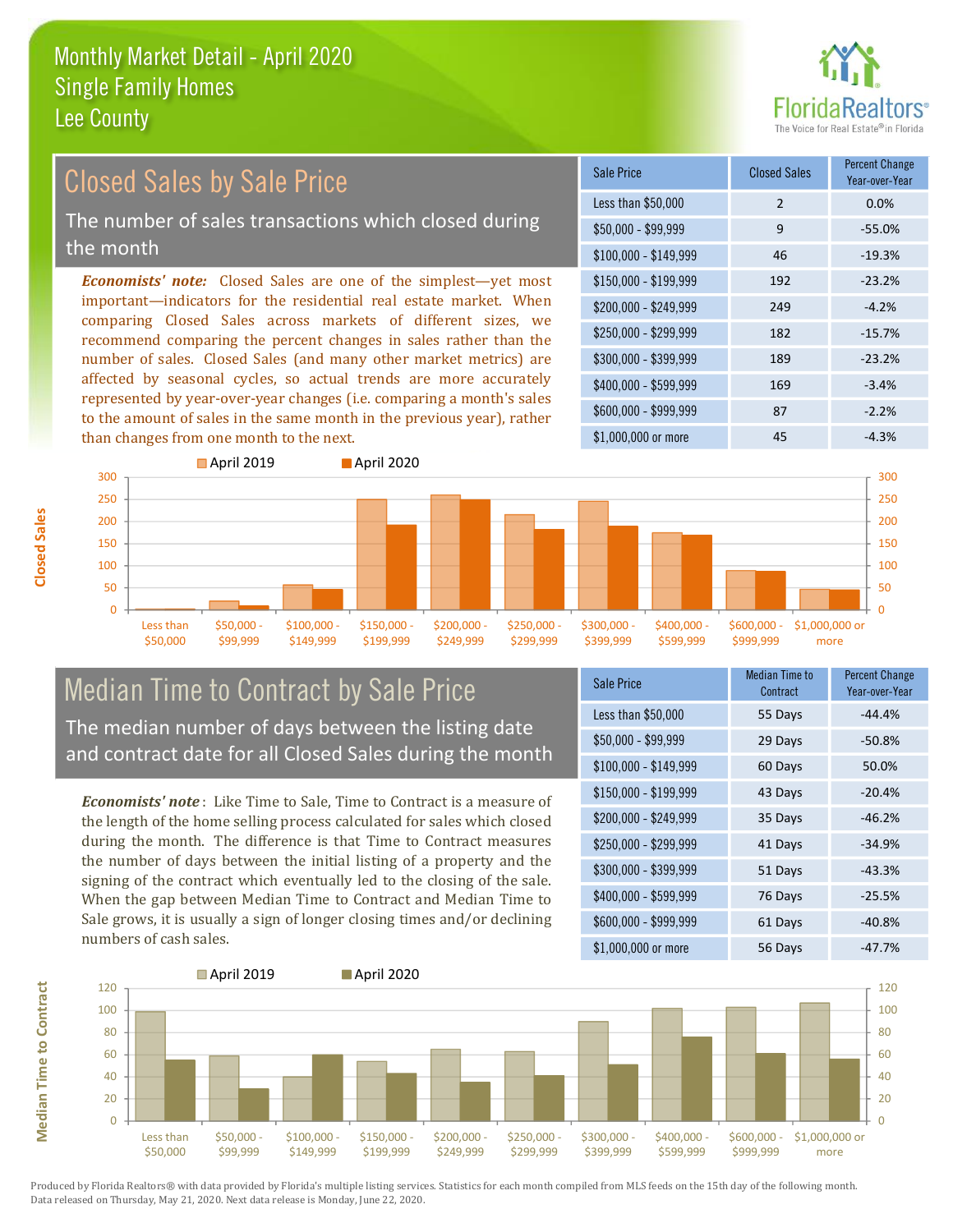

# New Listings by Initial Listing Price

The number of properties put onto the market during the month

**Economists' note:** New Listings tend to rise in delayed response to increasing prices, so they are often seen as a lagging indicator of market health. As prices rise, potential sellers raise their estimations of value-and in the most recent cycle, rising prices have freed up many potential sellers who were previously underwater on their mortgages. Note that in our calculations, we take care to not include properties that were recently taken off the market and quickly relisted, since these are not really new listings.





#### **Inventory by Current Listing Price** The number of property listings active at the end of the month

**Economists' note**: There are a number of ways to define and calculate Inventory. Our method is to simply count the number of active listings on the last day of the month, and hold this number to compare with the same month the following year. Inventory rises when New Listings are outpacing the number of listings that go off-market (regardless of whether they actually sell). Likewise, it falls when New Listings aren't keeping up with the rate at which homes are going off-market.

| <b>Current Listing Price</b> | Inventory      | Percent Change<br>Year-over-Year |
|------------------------------|----------------|----------------------------------|
| Less than \$50,000           | $\overline{2}$ | $-66.7%$                         |
| $$50,000 - $99,999$          | 30             | $-28.6%$                         |
| \$100,000 - \$149,999        | 151            | 0.0%                             |
| $$150,000 - $199,999$        | 482            | $-42.6%$                         |
| \$200,000 - \$249,999        | 732            | $-25.7%$                         |
| \$250,000 - \$299,999        | 610            | $-26.2%$                         |
| \$300,000 - \$399,999        | 916            | $-18.2%$                         |
| \$400,000 - \$599,999        | 979            | $-16.8%$                         |
| \$600,000 - \$999,999        | 651            | $-18.9%$                         |
| \$1,000,000 or more          | 559            | $-18.2%$                         |



Produced by Florida Realtors® with data provided by Florida's multiple listing services. Statistics for each month compiled from MLS feeds on the 15th day of the following month. Data released on Thursday, May 21, 2020. Next data release is Monday, June 22, 2020.

nventory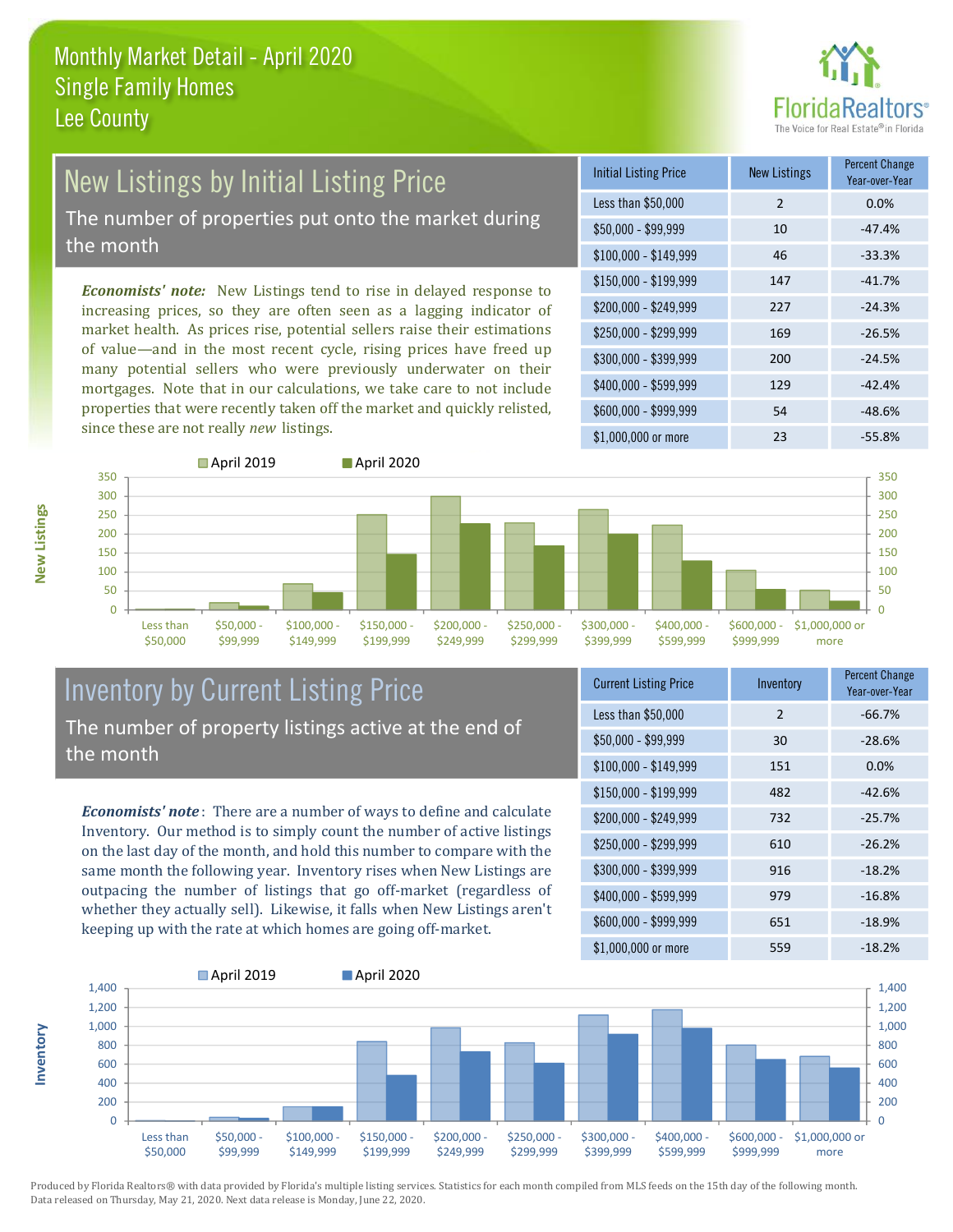#### Monthly Distressed Market - April 2020 **Single Family Homes** Lee County





Produced by Florida Realtors® with data provided by Florida's multiple listing services. Statistics for each month compiled from MLS feeds on the 15th day of the following month. Data released on Thursday, May 21, 2020. Next data release is Monday, June 22, 2020.

**Closed Sales**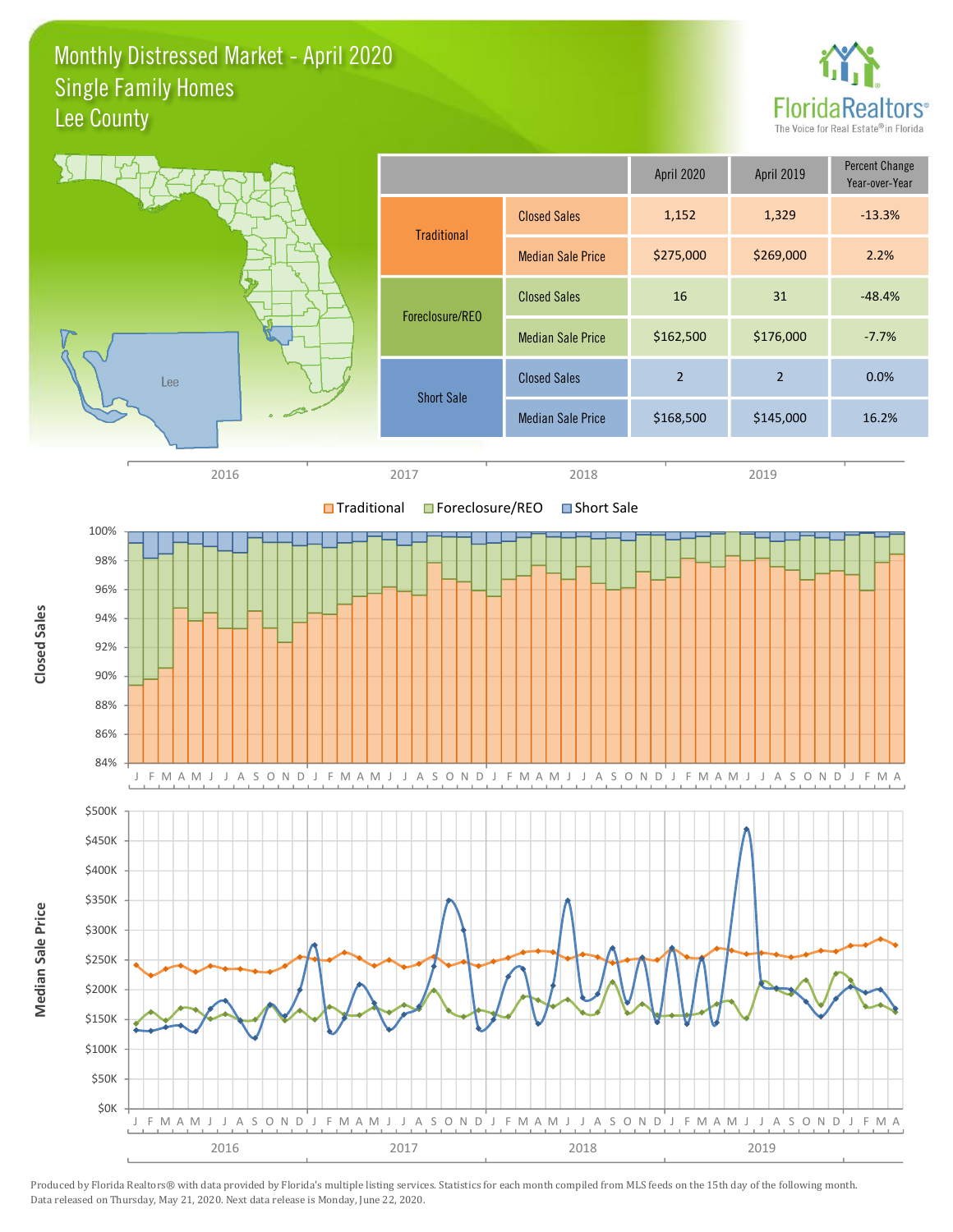



### **Closed Sales**

**Closed Sales** 

The number of sales transactions which closed during the month

**Economists' note:** Closed Sales are one of the simplest-yet most important-indicators for the residential real estate market. When comparing Closed Sales across markets of different sizes, we recommend comparing the percent changes in sales rather than the number of sales. Closed Sales (and many other market metrics) are affected by seasonal cycles, so actual trends are more accurately represented by year-over-year changes (i.e. comparing a month's sales to the amount of sales in the same month in the previous year), rather than changes from one month to the next.

| <b>Month</b>      | <b>Closed Sales</b> | Percent Change<br>Year-over-Year |
|-------------------|---------------------|----------------------------------|
| Year-to-Date      | 2,414               | 0.6%                             |
| <b>April 2020</b> | 566                 | $-31.2%$                         |
| <b>March 2020</b> | 754                 | 16.4%                            |
| February 2020     | 605                 | 19.6%                            |
| January 2020      | 489                 | 15.9%                            |
| December 2019     | 615                 | 51.1%                            |
| November 2019     | 474                 | 4.9%                             |
| October 2019      | 512                 | 17.4%                            |
| September 2019    | 445                 | 0.0%                             |
| August 2019       | 493                 | $-12.1%$                         |
| <b>July 2019</b>  | 586                 | 17.2%                            |
| <b>June 2019</b>  | 592                 | 1.4%                             |
| May 2019          | 802                 | 8.7%                             |
| <b>Anril 2019</b> | 823                 | 6.9%                             |

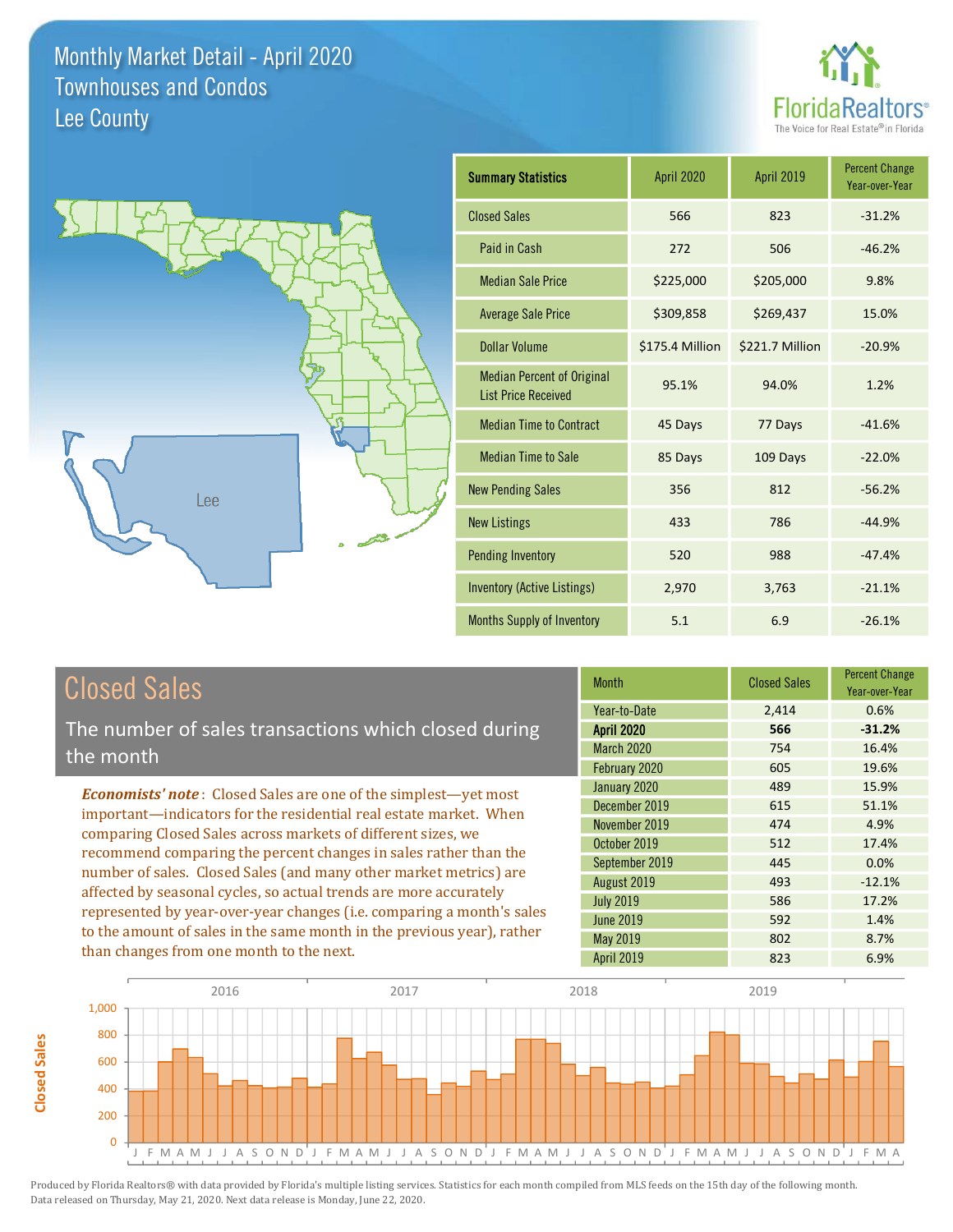this statistic should be interpreted with care.



10.1%

11.4%

7.4%

| Cash Sales                                                                     | <b>Month</b>      | <b>Cash Sales</b> | <b>Percent Change</b><br>Year-over-Year |
|--------------------------------------------------------------------------------|-------------------|-------------------|-----------------------------------------|
|                                                                                | Year-to-Date      | 1,357             | $-7.3%$                                 |
| The number of Closed Sales during the month in which                           | <b>April 2020</b> | 272               | $-46.2%$                                |
| buyers exclusively paid in cash                                                | <b>March 2020</b> | 452               | 16.2%                                   |
|                                                                                | February 2020     | 359               | 10.8%                                   |
|                                                                                | January 2020      | 274               | 11.8%                                   |
|                                                                                | December 2019     | 342               | 44.9%                                   |
| <b>Economists' note:</b> Cash Sales can be a useful indicator of the extent to | November 2019     | 247               | $-6.4%$                                 |
| which investors are participating in the market. Why? Investors are            | October 2019      | 245               | $-0.8%$                                 |
| far more likely to have the funds to purchase a home available up front,       | September 2019    | 234               | 7.3%                                    |
| whereas the typical homebuyer requires a mortgage or some other                | August 2019       | 242               | $-12.3%$                                |
| form of financing. There are, of course, many possible exceptions, so          | <b>July 2019</b>  | 296               | 17.9%                                   |

**June 2019** 

May 2019

**April 2019** 

2016 2017 2018 2019 600 500 400 300 200 100  $\Omega$ J F M A M J J A S O N D J F M A M J J A S O N D J J A S O N D O N D O J G M A M J J A S O N D J F M A

#### Cash Sales as a Percentage of Closed Sales

The percentage of Closed Sales during the month which were Cash Sales

**Economists' note:** This statistic is simply another way of viewing Cash Sales. The remaining percentages of Closed Sales (i.e. those not paid fully in cash) each month involved some sort of financing, such as mortgages, owner/seller financing, assumed loans, etc.

| <b>Month</b>      | <b>Percent of Closed</b> | <b>Percent Change</b> |
|-------------------|--------------------------|-----------------------|
|                   | Sales Paid in Cash       | Year-over-Year        |
| Year-to-Date      | 56.2%                    | $-7.9%$               |
| <b>April 2020</b> | 48.1%                    | $-21.8%$              |
| March 2020        | 59.9%                    | $-0.2%$               |
| February 2020     | 59.3%                    | $-7.3%$               |
| January 2020      | 56.0%                    | $-3.6%$               |
| December 2019     | 55.6%                    | $-4.1%$               |
| November 2019     | 52.1%                    | $-10.8%$              |
| October 2019      | 47.9%                    | $-15.5%$              |
| September 2019    | 52.6%                    | 7.3%                  |
| August 2019       | 49.1%                    | $-0.2%$               |
| <b>July 2019</b>  | 50.5%                    | 0.6%                  |
| June 2019         | 55.2%                    | 8.4%                  |
| May 2019          | 55.9%                    | 2.6%                  |
| <b>April 2019</b> | 61.5%                    | 0.5%                  |

327

448

506

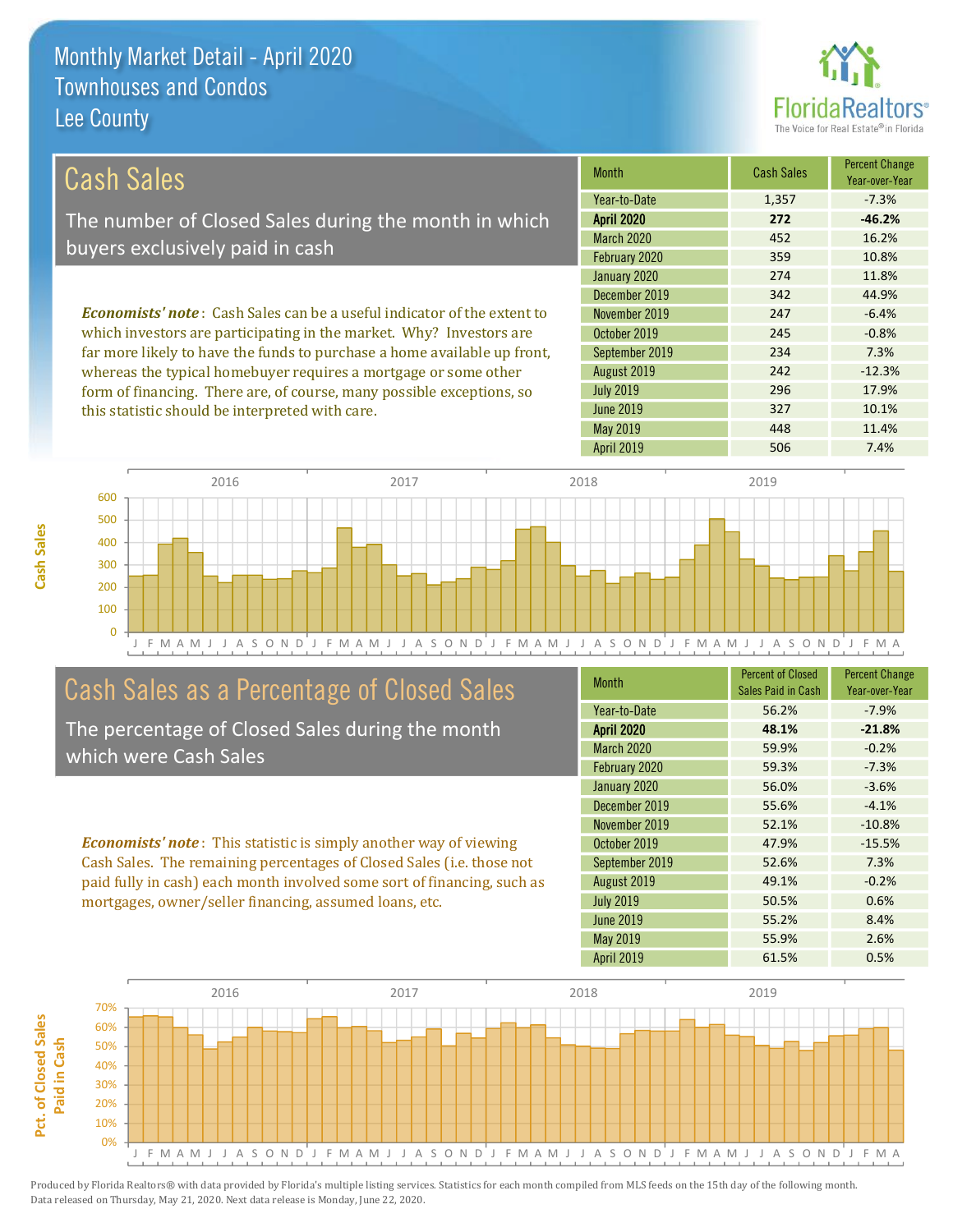

| <b>Month</b><br><b>Median Sale Price</b>                                                      | <b>Median Sale Price</b> | <b>FULLE COLDITION</b><br>Year-over-Year |
|-----------------------------------------------------------------------------------------------|--------------------------|------------------------------------------|
| Year-to-Date                                                                                  | \$207,500                | 6.4%                                     |
| <b>April 2020</b><br>The median sale price reported for the month (i.e. 50%                   | \$225,000                | 9.8%                                     |
| March 2020<br>of sales were above and 50% of sales were below)                                | \$205,000                | 5.7%                                     |
| February 2020                                                                                 | \$200,000                | 6.0%                                     |
| January 2020                                                                                  | \$205,000                | 8.2%                                     |
| <b>Economists' note:</b> Median Sale Price is our preferred summary<br>December 2019          | \$207,500                | 1.2%                                     |
| statistic for price activity because, unlike Average Sale Price, Median<br>November 2019      | \$195,000                | 4.3%                                     |
| Sale Price is not sensitive to high sale prices for small numbers of<br>October 2019          | \$180,000                | $-5.0%$                                  |
| homes that may not be characteristic of the market area. Keep in mind<br>September 2019       | \$188,900                | $-1.6%$                                  |
| that median price trends over time are not always solely caused by<br>August 2019             | \$180,000                | $-4.3%$                                  |
| <b>July 2019</b><br>changes in the general value of local real estate. Median sale price only | \$185,000                | 4.4%                                     |
| <b>June 2019</b><br>reflects the values of the homes that sold each month, and the mix of     | \$190,000                | $-5.0%$                                  |
| May 2019<br>the types of homes that sell can change over time.                                | \$206,500                | 7.8%                                     |
| <b>April 2019</b>                                                                             | \$205,000                | 3.5%                                     |
| 2016<br>2017<br>2018                                                                          | 2019                     |                                          |
| \$250K                                                                                        |                          |                                          |
| \$200K                                                                                        |                          |                                          |
|                                                                                               |                          |                                          |
| \$150K                                                                                        |                          |                                          |

**Average Sale Price** 



# **Average Sale Price**

The average sale price reported for the month (i.e. total sales in dollars divided by the number of sales)

**Economists' note**: Usually, we prefer Median Sale Price over Average Sale Price as a summary statistic for home prices. However, Average Sale Price does have its uses-particularly when it is analyzed alongside the Median Sale Price. For one, the relative difference between the two statistics can provide some insight into the market for higher-end homes in an area.

| <b>Month</b>      | <b>Average Sale Price</b> | <b>Percent Change</b><br>Year-over-Year |
|-------------------|---------------------------|-----------------------------------------|
| Year-to-Date      | \$278,132                 | 9.2%                                    |
| <b>April 2020</b> | \$309,858                 | 15.0%                                   |
| March 2020        | \$268,757                 | 5.8%                                    |
| February 2020     | \$253,985                 | 4.3%                                    |
| January 2020      | \$285,740                 | 18.7%                                   |
| December 2019     | \$263,489                 | $-13.4%$                                |
| November 2019     | \$241,365                 | $-3.6%$                                 |
| October 2019      | \$223,428                 | $-4.8%$                                 |
| September 2019    | \$236,139                 | $-0.6%$                                 |
| August 2019       | \$235,635                 | 3.6%                                    |
| <b>July 2019</b>  | \$225,300                 | 1.4%                                    |
| <b>June 2019</b>  | \$251,648                 | $-2.0%$                                 |
| May 2019          | \$270,878                 | 11.1%                                   |
| <b>April 2019</b> | \$269,437                 | 2.4%                                    |

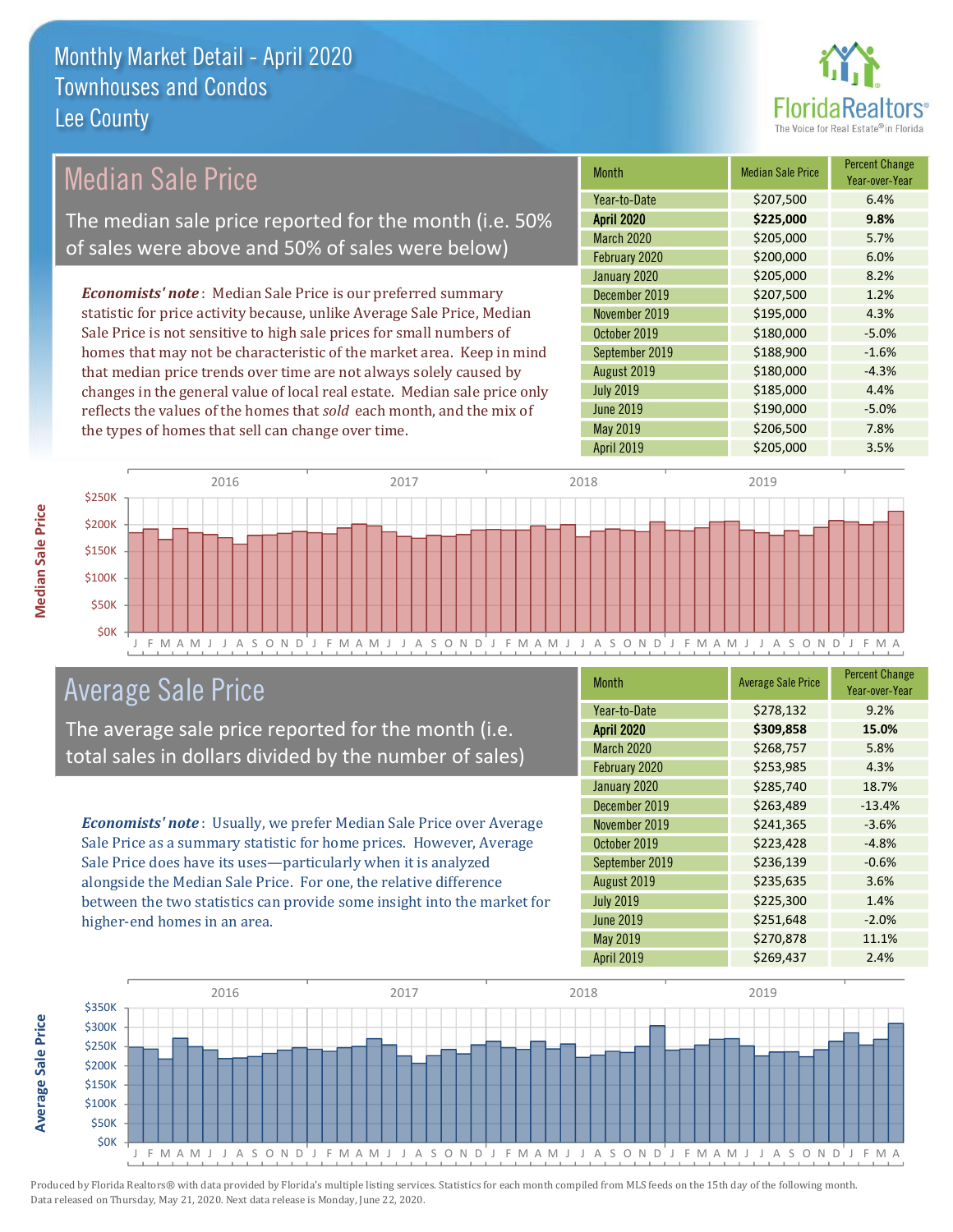

#### Dollar Volume

The sum of the sale prices for all sales which closed during the month

**Economists' note**: Dollar Volume is simply the sum of all sale prices in a given time period, and can quickly be calculated by multiplying Closed Sales by Average Sale Price. It is a strong indicator of the health of the real estate industry in a market, and is of particular interest to real estate professionals, investors, analysts, and government agencies. Potential home sellers and home buyers, on the other hand, will likely be better served by paying attention to trends in the two components of Dollar Volume (i.e. sales and prices) individually.

| Month             | <b>Dollar Volume</b> | <b>Percent Change</b><br>Year-over-Year |
|-------------------|----------------------|-----------------------------------------|
| Year-to-Date      | \$671.4 Million      | 9.9%                                    |
| <b>April 2020</b> | \$175.4 Million      | $-20.9%$                                |
| <b>March 2020</b> | \$202.6 Million      | 23.1%                                   |
| February 2020     | \$153.7 Million      | 24.8%                                   |
| January 2020      | \$139.7 Million      | 37.6%                                   |
| December 2019     | \$162.0 Million      | 30.8%                                   |
| November 2019     | \$114.4 Million      | 1.1%                                    |
| October 2019      | \$114.4 Million      | 11.8%                                   |
| September 2019    | \$105.1 Million      | $-0.6%$                                 |
| August 2019       | \$116.2 Million      | $-8.9%$                                 |
| <b>July 2019</b>  | \$132.0 Million      | 18.8%                                   |
| <b>June 2019</b>  | \$149.0 Million      | $-0.7%$                                 |
| May 2019          | \$217.2 Million      | 20.7%                                   |
| <b>April 2019</b> | \$221.7 Million      | 9.4%                                    |



# Median Percent of Original List Price Received

The median of the sale price (as a percentage of the original list price) across all properties selling during the month

**Economists' note:** The Median Percent of Original List Price Received is useful as an indicator of market recovery, since it typically rises as buyers realize that the market may be moving away from them and they need to match the selling price (or better it) in order to get a contract on the house. This is usually the last measure to indicate a market has shifted from down to up, so it is what we would call a lagging indicator.

| <b>Month</b>      | Med. Pct. of Orig.         | <b>Percent Change</b> |
|-------------------|----------------------------|-----------------------|
|                   | <b>List Price Received</b> | Year-over-Year        |
| Year-to-Date      | 95.1%                      | 0.7%                  |
| <b>April 2020</b> | 95.1%                      | 1.2%                  |
| <b>March 2020</b> | 95.3%                      | 0.8%                  |
| February 2020     | 94.7%                      | 0.4%                  |
| January 2020      | 95.2%                      | 0.4%                  |
| December 2019     | 95.1%                      | 0.1%                  |
| November 2019     | 95.0%                      | $-0.2%$               |
| October 2019      | 94.9%                      | $-0.1%$               |
| September 2019    | 94.4%                      | 0.3%                  |
| August 2019       | 94.3%                      | 0.0%                  |
| <b>July 2019</b>  | 93.8%                      | $-0.1%$               |
| <b>June 2019</b>  | 94.5%                      | 0.9%                  |
| May 2019          | 93.8%                      | 0.0%                  |
| <b>April 2019</b> | 94.0%                      | $-0.4%$               |

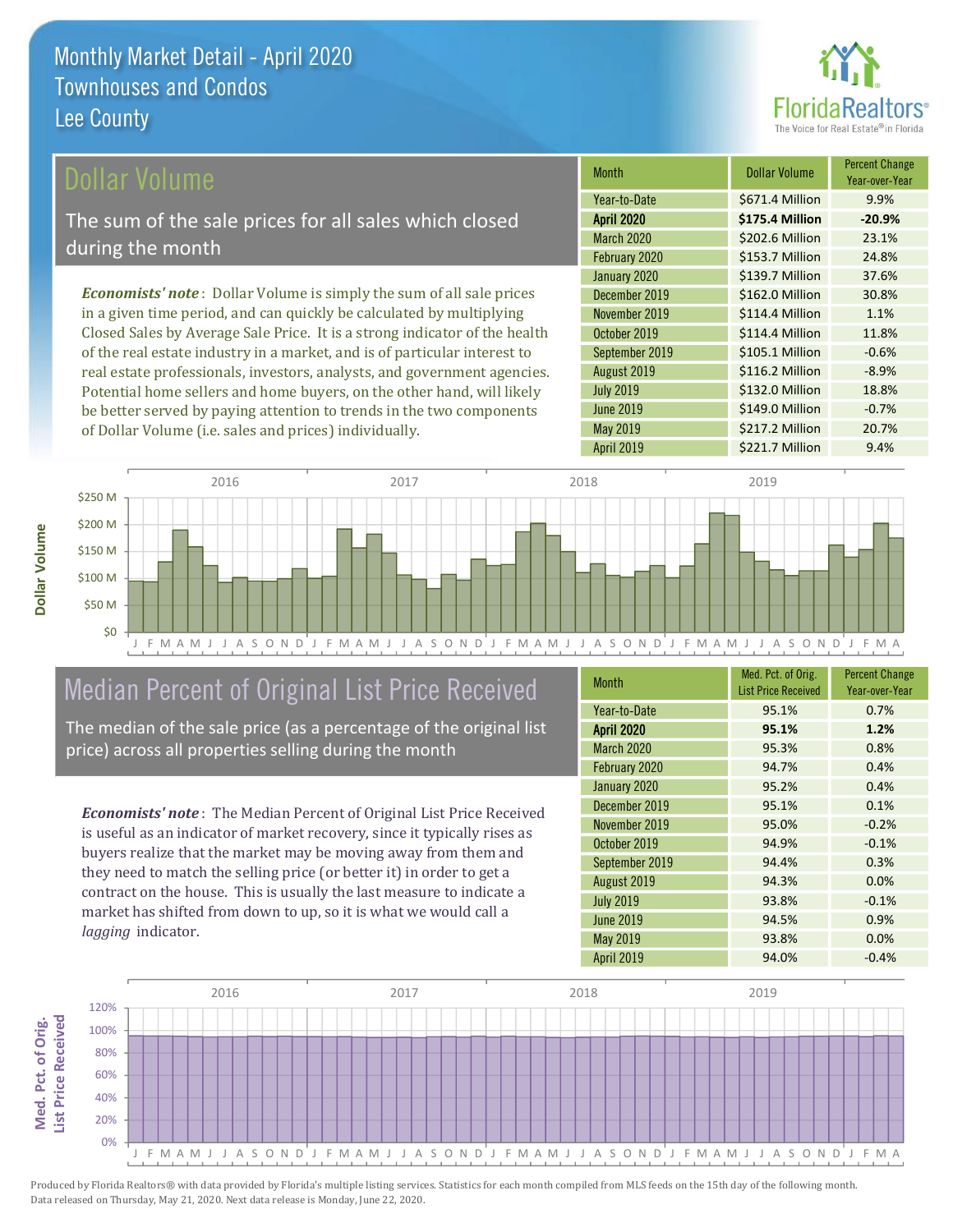

# **Median Time to Contract**

The median number of days between the listing date and contract date for all Closed Sales during the month

**Economists' note:** Like Time to Sale, Time to Contract is a measure of the length of the home selling process calculated for sales which closed during the month. The difference is that Time to Contract measures the number of days between the initial listing of a property and the signing of the contract which eventually led to the closing of the sale. When the gap between Median Time to Contract and Median Time to Sale grows, it is usually a sign of longer closing times and/or declining numbers of cash sales.

| Month             | <b>Median Time to</b><br>Contract | <b>Percent Change</b><br>Year-over-Year |
|-------------------|-----------------------------------|-----------------------------------------|
| Year-to-Date      | 62 Days                           | $-16.2%$                                |
| <b>April 2020</b> | 45 Days                           | $-41.6%$                                |
| March 2020        | 70 Days                           | 18.6%                                   |
| February 2020     | 73 Days                           | $-15.1%$                                |
| January 2020      | 64 Days                           | $-16.9%$                                |
| December 2019     | 69 Days                           | 0.0%                                    |
| November 2019     | 67 Days                           | $-4.3%$                                 |
| October 2019      | 83 Days                           | 10.7%                                   |
| September 2019    | 88 Days                           | $-17.8%$                                |
| August 2019       | 88 Days                           | 0.0%                                    |
| <b>July 2019</b>  | 92 Days                           | 22.7%                                   |
| <b>June 2019</b>  | 75 Days                           | $-14.8%$                                |
| May 2019          | 74 Days                           | 4.2%                                    |
| April 2019        | 77 Days                           | 26.2%                                   |



#### **Median Time to Sale**

**Median Time to** 

The median number of days between the listing date and closing date for all Closed Sales during the month

**Economists' note:** Time to Sale is a measure of the length of the home selling process, calculated as the number of days between the initial listing of a property and the closing of the sale. Median Time to Sale is the amount of time the "middle" property selling this month was on the market. That is, 50% of homes selling this month took less time to sell, and 50% of homes took more time to sell. Median Time to Sale gives a more accurate picture than Average Time to Sale, which can be skewed upward by small numbers of properties taking an abnormally long time to sell.

| <b>Month</b>      | <b>Median Time to Sale</b> | <b>Percent Change</b><br>Year-over-Year |
|-------------------|----------------------------|-----------------------------------------|
| Year-to-Date      | 95 Days                    | $-12.0%$                                |
| <b>April 2020</b> | 85 Days                    | $-22.0%$                                |
| <b>March 2020</b> | 102 Days                   | 6.3%                                    |
| February 2020     | 102 Days                   | $-9.7%$                                 |
| January 2020      | 101 Days                   | $-12.2%$                                |
| December 2019     | 100 Days                   | $-4.8%$                                 |
| November 2019     | 105 Days                   | 5.0%                                    |
| October 2019      | 121 Days                   | 7.1%                                    |
| September 2019    | 132 Days                   | $-9.6%$                                 |
| August 2019       | 128 Days                   | $-3.8%$                                 |
| <b>July 2019</b>  | 128 Days                   | 10.3%                                   |
| <b>June 2019</b>  | 114 Days                   | $-8.1%$                                 |
| May 2019          | 112 Days                   | 3.7%                                    |
| <b>April 2019</b> | 109 Days                   | 10.1%                                   |

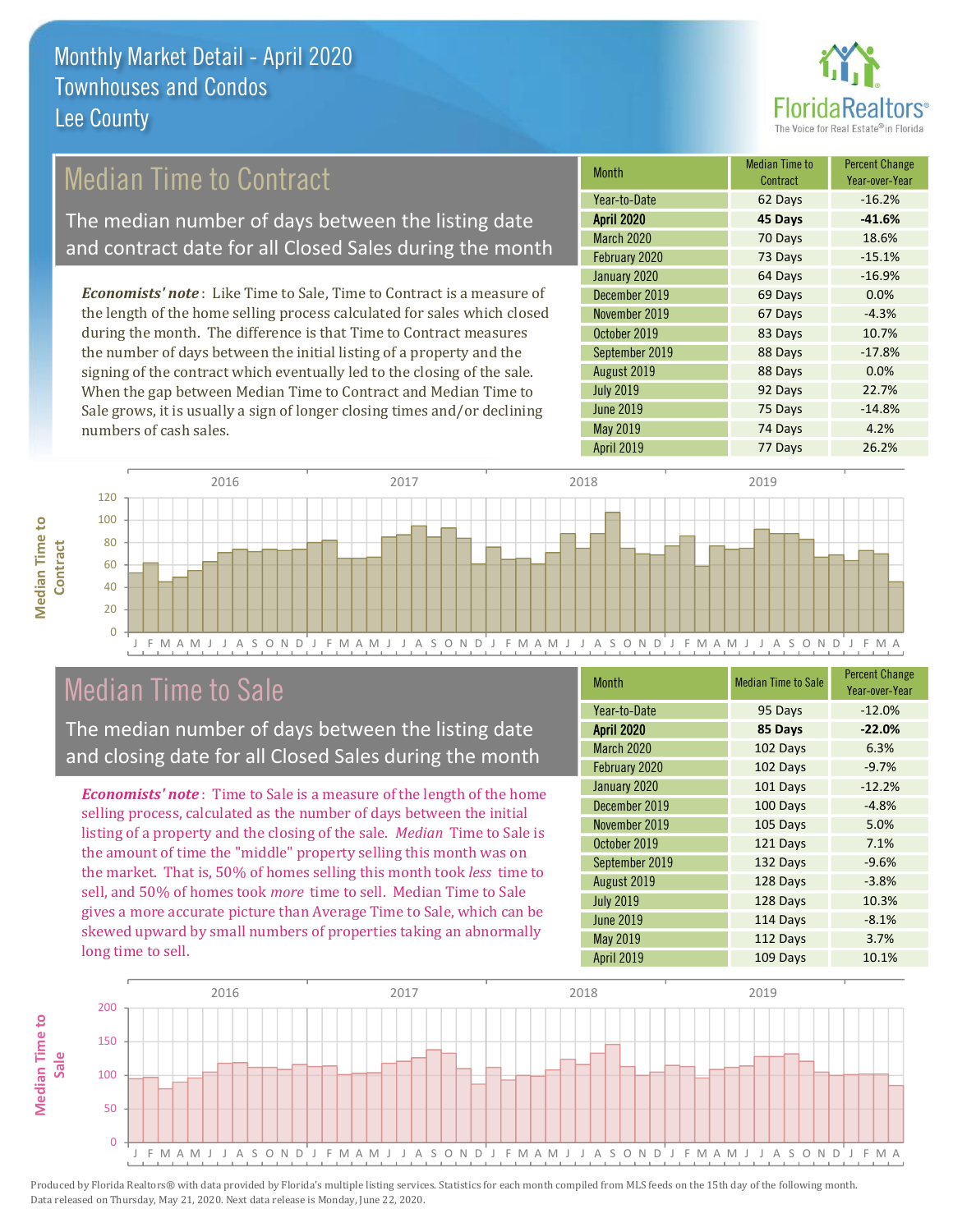distressed properties for sale.



2.6%

15.3%

| <b>New Pending Sales</b>                                                       | <b>Month</b>      | <b>New Pending Sales</b> | <b>Percent Change</b><br>Year-over-Year |
|--------------------------------------------------------------------------------|-------------------|--------------------------|-----------------------------------------|
|                                                                                | Year-to-Date      | 2.664                    | $-14.9%$                                |
| The number of listed properties that went under                                | <b>April 2020</b> | 356                      | $-56.2%$                                |
| contract during the month                                                      | <b>March 2020</b> | 616                      | $-32.9%$                                |
|                                                                                | February 2020     | 910                      | 22.1%                                   |
|                                                                                | January 2020      | 782                      | 19.2%                                   |
| <b>Economists' note</b> : Because of the typical length of time it takes for a | December 2019     | 526                      | 34.2%                                   |
| sale to close, economists consider Pending Sales to be a decent                | November 2019     | 594                      | 28.3%                                   |
| indicator of potential future Closed Sales. It is important to bear in         | October 2019      | 564                      | 11.2%                                   |
| mind, however, that not all Pending Sales will be closed successfully.         | September 2019    | 515                      | 15.5%                                   |
| So, the effectiveness of Pending Sales as a future indicator of Closed         | August 2019       | 531                      | 1.0%                                    |
| Sales is susceptible to changes in market conditions such as the               | <b>July 2019</b>  | 535                      | $-4.3%$                                 |

**June 2019** 

May 2019



# **New Listings**

Pending Sales

**New Listings** 

The number of properties put onto the market during the month

availability of financing for homebuyers and the inventory of

Economists' note: New Listings tend to rise in delayed response to increasing prices, so they are often seen as a lagging indicator of market health. As prices rise, potential sellers raise their estimations of value-and in the most recent cycle, rising prices have freed up many potential sellers who were previously underwater on their mortgages. Note that in our calculations, we take care to not include properties that were recently taken off the market and quickly relisted, since these are not really new listings.

| <b>Month</b>      | <b>New Listings</b> | <b>Percent Change</b><br>Year-over-Year |
|-------------------|---------------------|-----------------------------------------|
| Year-to-Date      | 2,991               | $-18.0%$                                |
| <b>April 2020</b> | 433                 | $-44.9%$                                |
| <b>March 2020</b> | 759                 | $-9.4%$                                 |
| February 2020     | 837                 | $-5.0%$                                 |
| January 2020      | 962                 | $-15.7%$                                |
| December 2019     | 602                 | $-8.9%$                                 |
| November 2019     | 722                 | $-12.8%$                                |
| October 2019      | 791                 | $-6.6%$                                 |
| September 2019    | 619                 | 10.9%                                   |
| August 2019       | 498                 | $-7.8%$                                 |
| <b>July 2019</b>  | 484                 | $-2.0%$                                 |
| <b>June 2019</b>  | 524                 | 8.5%                                    |
| May 2019          | 593                 | $-11.1%$                                |
| <b>April 2019</b> | 786                 | 2.2%                                    |

590

730

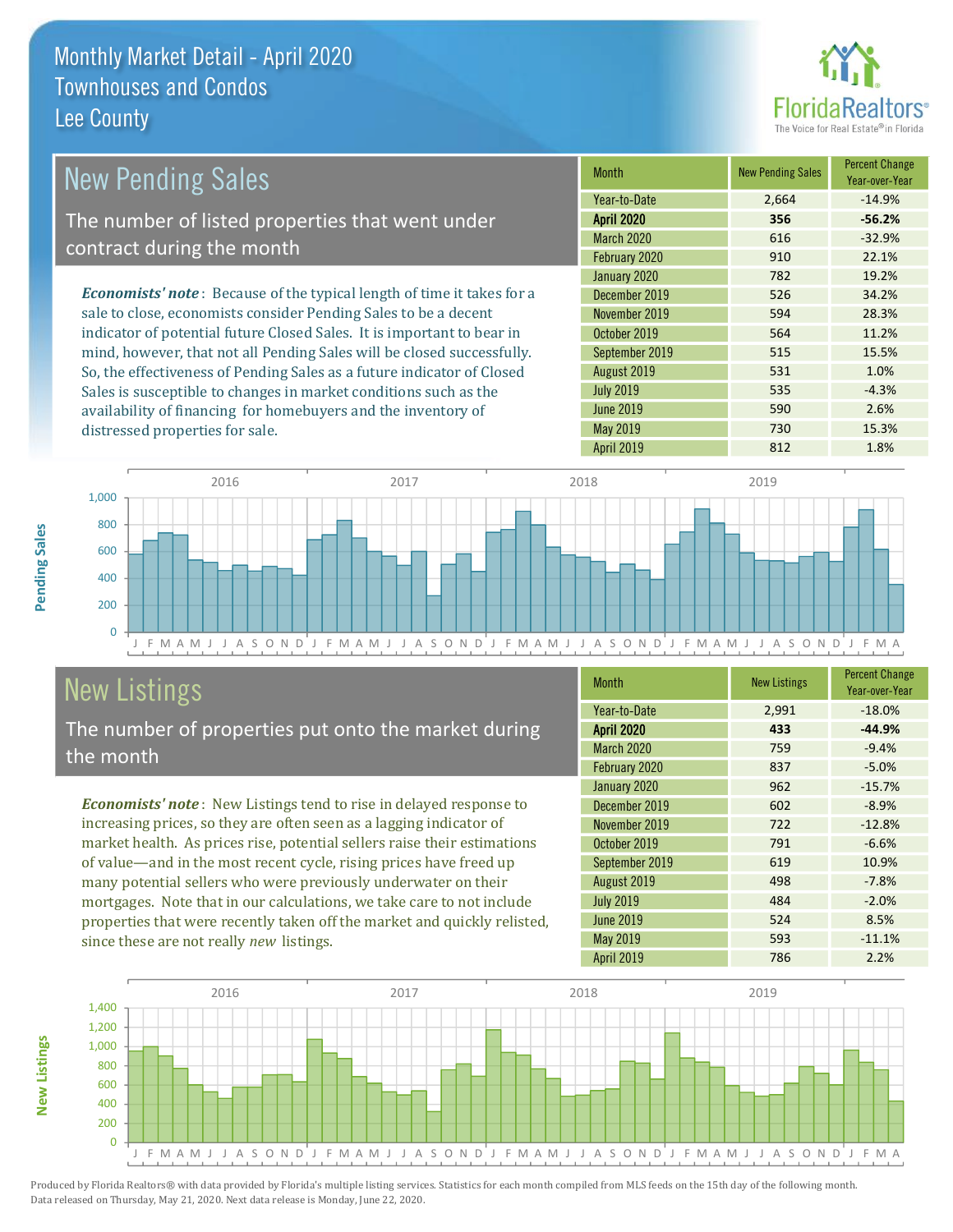

| <b>Inventory (Active Listings)</b>                   | <b>Month</b> |  |
|------------------------------------------------------|--------------|--|
|                                                      | YTD (N       |  |
| The number of property listings active at the end of |              |  |
| the month                                            | March        |  |
|                                                      | Februa       |  |
|                                                      | Januar       |  |
|                                                      | Decem        |  |

**Economists' note**: There are a number of ways to define and calculate Inventory. Our method is to simply count the number of active listings on the last day of the month, and hold this number to compare with the same month the following year. Inventory rises when New Listings are outpacing the number of listings that go off-market (regardless of whether they actually sell). Likewise, it falls when New Listings aren't keeping up with the rate at which homes are going off-market.

| <b>Month</b>             | Inventory | <b>Percent Change</b><br>Year-over-Year |
|--------------------------|-----------|-----------------------------------------|
| <b>YTD (Monthly Avg)</b> | 3,032     | $-24.2%$                                |
| <b>April 2020</b>        | 2,970     | $-21.1%$                                |
| <b>March 2020</b>        | 3,042     | $-23.4%$                                |
| February 2020            | 3,008     | $-27.8%$                                |
| January 2020             | 3,106     | $-24.4%$                                |
| December 2019            | 2,985     | $-18.5%$                                |
| November 2019            | 3,033     | $-13.1%$                                |
| October 2019             | 2,953     | $-7.9%$                                 |
| September 2019           | 2,741     | $-5.3%$                                 |
| August 2019              | 2,684     | $-5.3%$                                 |
| <b>July 2019</b>         | 2,957     | 0.4%                                    |
| <b>June 2019</b>         | 3,160     | 0.1%                                    |
| May 2019                 | 3,410     | $-1.0%$                                 |
| April 2019               | 3,763     | 6.0%                                    |



# Months Supply of Inventory

An estimate of the number of months it will take to deplete the current Inventory given recent sales rates

**Economists' note:** MSI is a useful indicator of market conditions. The benchmark for a balanced market (favoring neither buyer nor seller) is 5.5 months of inventory. Anything higher is traditionally a buyers' market, and anything lower is a sellers' market. There is no single accepted way of calculating MSI. A common method is to divide current Inventory by the most recent month's Closed Sales count, but this count is a usually poor predictor of future Closed Sales due to seasonal cycles. To eliminate seasonal effects, we use the 12-month average of monthly Closed Sales instead.

| <b>Month</b>             | <b>Months Supply</b> | <b>Percent Change</b><br>Year-over-Year |
|--------------------------|----------------------|-----------------------------------------|
| <b>YTD (Monthly Avg)</b> | 5.0                  | $-32.4%$                                |
| <b>April 2020</b>        | 5.1                  | $-26.1%$                                |
| <b>March 2020</b>        | 5.1                  | $-31.1%$                                |
| February 2020            | 5.1                  | $-32.9%$                                |
| January 2020             | 5.3                  | $-29.3%$                                |
| December 2019            | 5.2                  | $-21.2%$                                |
| November 2019            | 5.4                  | $-12.9%$                                |
| October 2019             | 5.3                  | $-7.0%$                                 |
| September 2019           | 5.0                  | $-2.0%$                                 |
| August 2019              | 4.9                  | $-3.9%$                                 |
| <b>July 2019</b>         | 5.3                  | $-1.9%$                                 |
| <b>June 2019</b>         | 5.8                  | 0.0%                                    |
| May 2019                 | 6.2                  | $-1.6%$                                 |
| <b>April 2019</b>        | 6.9                  | 4.5%                                    |

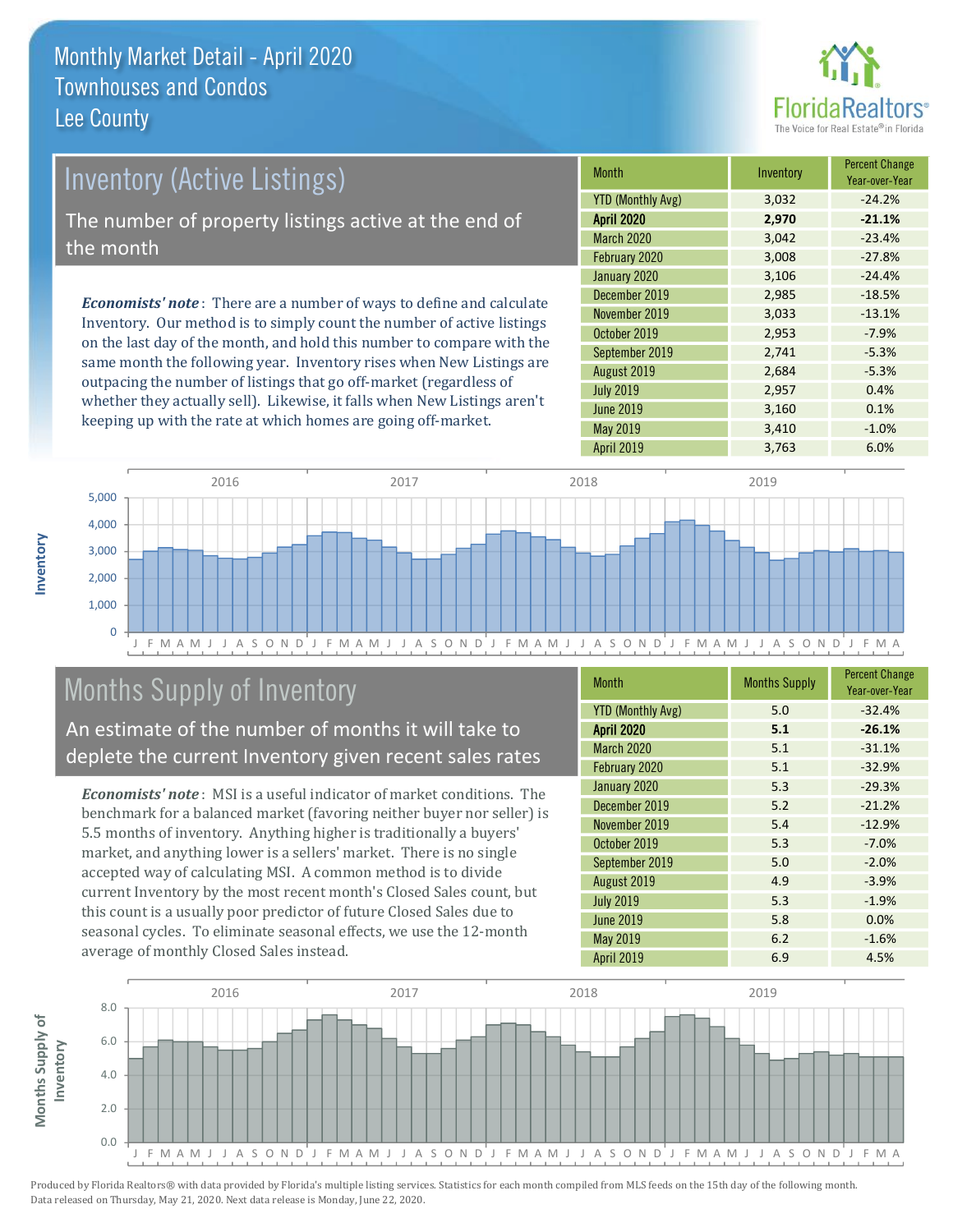

## **Closed Sales by Sale Price**

The number of sales transactions which closed during the month

**Economists' note:** Closed Sales are one of the simplest-yet most important-indicators for the residential real estate market. When comparing Closed Sales across markets of different sizes, we recommend comparing the percent changes in sales rather than the number of sales. Closed Sales (and many other market metrics) are affected by seasonal cycles, so actual trends are more accurately represented by year-over-year changes (i.e. comparing a month's sales to the amount of sales in the same month in the previous year), rather than changes from one month to the next.

| <b>Sale Price</b>     | <b>Closed Sales</b> | <b>Percent Change</b><br>Year-over-Year |
|-----------------------|---------------------|-----------------------------------------|
| Less than \$50,000    | $\mathbf{1}$        | 0.0%                                    |
| $$50,000 - $99,999$   | 26                  | $-61.8%$                                |
| $$100,000 - $149,999$ | 75                  | $-42.7%$                                |
| $$150,000 - $199,999$ | 129                 | $-34.5%$                                |
| \$200,000 - \$249,999 | 88                  | $-40.1%$                                |
| \$250,000 - \$299,999 | 63                  | $-27.6%$                                |
| \$300,000 - \$399,999 | 80                  | 3.9%                                    |
| \$400,000 - \$599,999 | 58                  | $-6.5%$                                 |
| \$600,000 - \$999,999 | 28                  | $-24.3%$                                |
| $$1.000.000$ or more  | 18                  | 12.5%                                   |



# **Median Time to Contract by Sale Price** The median number of days between the listing date

and contract date for all Closed Sales during the month

**Economists' note:** Like Time to Sale, Time to Contract is a measure of the length of the home selling process calculated for sales which closed during the month. The difference is that Time to Contract measures the number of days between the initial listing of a property and the signing of the contract which eventually led to the closing of the sale. When the gap between Median Time to Contract and Median Time to Sale grows, it is usually a sign of longer closing times and/or declining numbers of cash sales.

| <b>Sale Price</b>     | <b>Median Time to</b><br>Contract | <b>Percent Change</b><br>Year-over-Year |
|-----------------------|-----------------------------------|-----------------------------------------|
| Less than \$50,000    | 42 Days                           | 500.0%                                  |
| $$50,000 - $99,999$   | 55 Days                           | $-20.3%$                                |
| $$100,000 - $149,999$ | 42 Days                           | $-37.3%$                                |
| \$150,000 - \$199,999 | 36 Days                           | $-52.0%$                                |
| \$200,000 - \$249,999 | 43 Days                           | $-37.7%$                                |
| \$250,000 - \$299,999 | 59 Days                           | $-44.3%$                                |
| \$300,000 - \$399,999 | 47 Days                           | $-31.9%$                                |
| \$400,000 - \$599,999 | 47 Days                           | $-46.6%$                                |
| \$600,000 - \$999,999 | 44 Days                           | $-61.4%$                                |
| \$1,000,000 or more   | 86 Days                           | 160.6%                                  |



Produced by Florida Realtors® with data provided by Florida's multiple listing services. Statistics for each month compiled from MLS feeds on the 15th day of the following month. Data released on Thursday, May 21, 2020. Next data release is Monday, June 22, 2020.

**Median Time to Contract**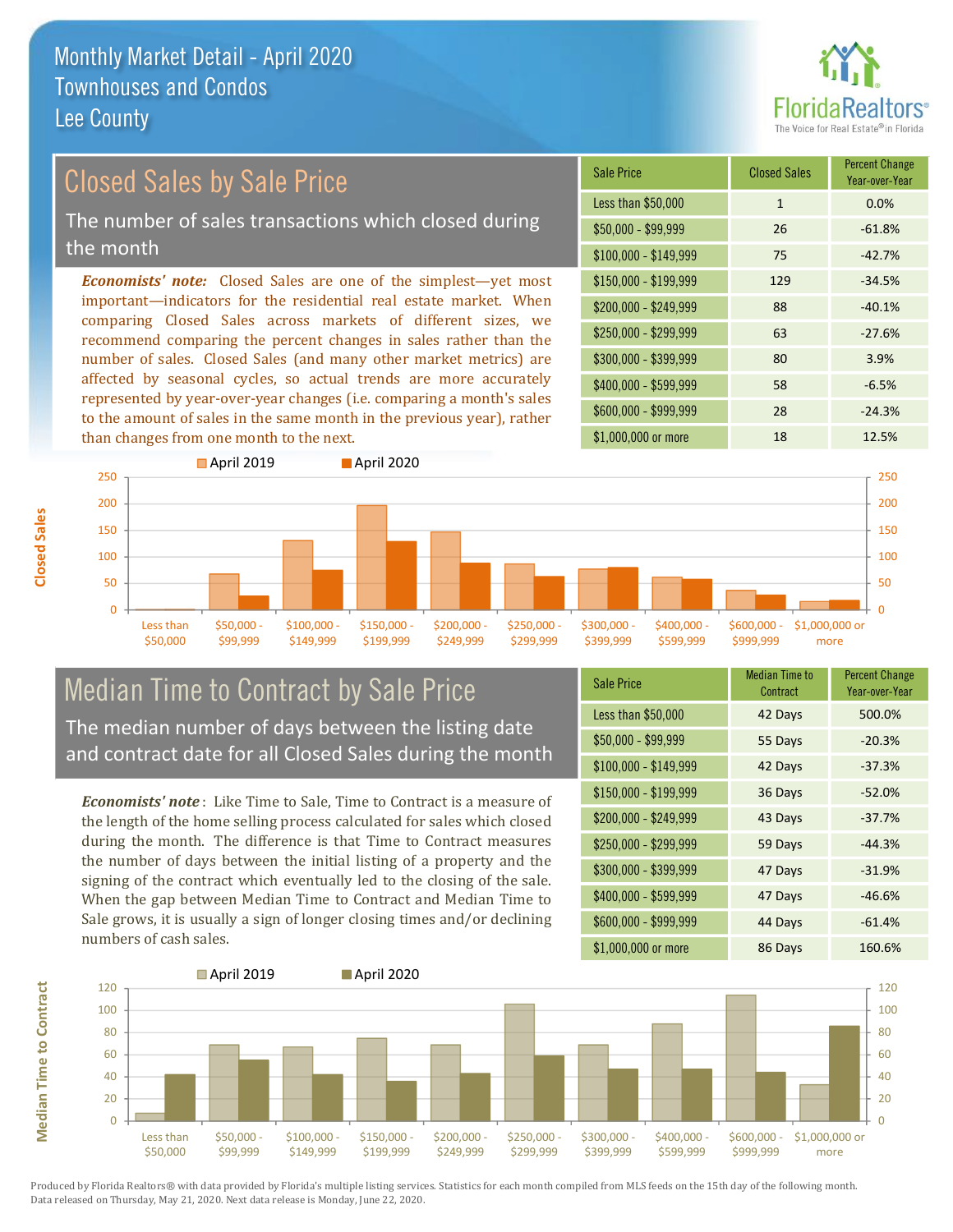

# New Listings by Initial Listing Price

The number of properties put onto the market during the month

**Economists' note:** New Listings tend to rise in delayed response to increasing prices, so they are often seen as a lagging indicator of market health. As prices rise, potential sellers raise their estimations of value-and in the most recent cycle, rising prices have freed up many potential sellers who were previously underwater on their mortgages. Note that in our calculations, we take care to not include properties that were recently taken off the market and quickly relisted, since these are not really new listings.

| <b>Initial Listing Price</b> | <b>New Listings</b> | <b>Percent Change</b><br>Year-over-Year |
|------------------------------|---------------------|-----------------------------------------|
| Less than \$50,000           | 1                   | 0.0%                                    |
| $$50,000 - $99,999$          | 28                  | $-34.9%$                                |
| $$100,000 - $149,999$        | 90                  | $-50.3%$                                |
| $$150,000 - $199,999$        | 100                 | $-41.5%$                                |
| \$200,000 - \$249,999        | 81                  | $-30.2%$                                |
| \$250,000 - \$299,999        | 49                  | $-40.2%$                                |
| \$300,000 - \$399,999        | 42                  | $-52.8%$                                |
| \$400,000 - \$599,999        | 27                  | $-48.1%$                                |
| \$600,000 - \$999,999        | 9                   | $-75.0%$                                |
| \$1,000,000 or more          | 6                   | $-60.0%$                                |



#### **Inventory by Current Listing Price** The number of property listings active at the end of the month

**Economists' note**: There are a number of ways to define and calculate Inventory. Our method is to simply count the number of active listings on the last day of the month, and hold this number to compare with the same month the following year. Inventory rises when New Listings are outpacing the number of listings that go off-market (regardless of whether they actually sell). Likewise, it falls when New Listings aren't keeping up with the rate at which homes are going off-market.

| <b>Current Listing Price</b> | Inventory | <b>Percent Change</b><br>Year-over-Year |
|------------------------------|-----------|-----------------------------------------|
| Less than \$50,000           | 40        | $-31.0%$                                |
| $$50,000 - $99,999$          | 152       | 8.6%                                    |
| $$100,000 - $149,999$        | 433       | $-25.9%$                                |
| $$150,000 - $199,999$        | 512       | $-28.6%$                                |
| $$200,000 - $249,999$        | 461       | $-15.3%$                                |
| \$250,000 - \$299,999        | 324       | $-26.2%$                                |
| \$300,000 - \$399,999        | 384       | $-18.1%$                                |
| \$400,000 - \$599,999        | 344       | $-7.8%$                                 |
| \$600,000 - \$999,999        | 205       | $-24.1%$                                |
| \$1,000,000 or more          | 115       | $-32.0%$                                |



Produced by Florida Realtors® with data provided by Florida's multiple listing services. Statistics for each month compiled from MLS feeds on the 15th day of the following month. Data released on Thursday, May 21, 2020. Next data release is Monday, June 22, 2020.

nventory